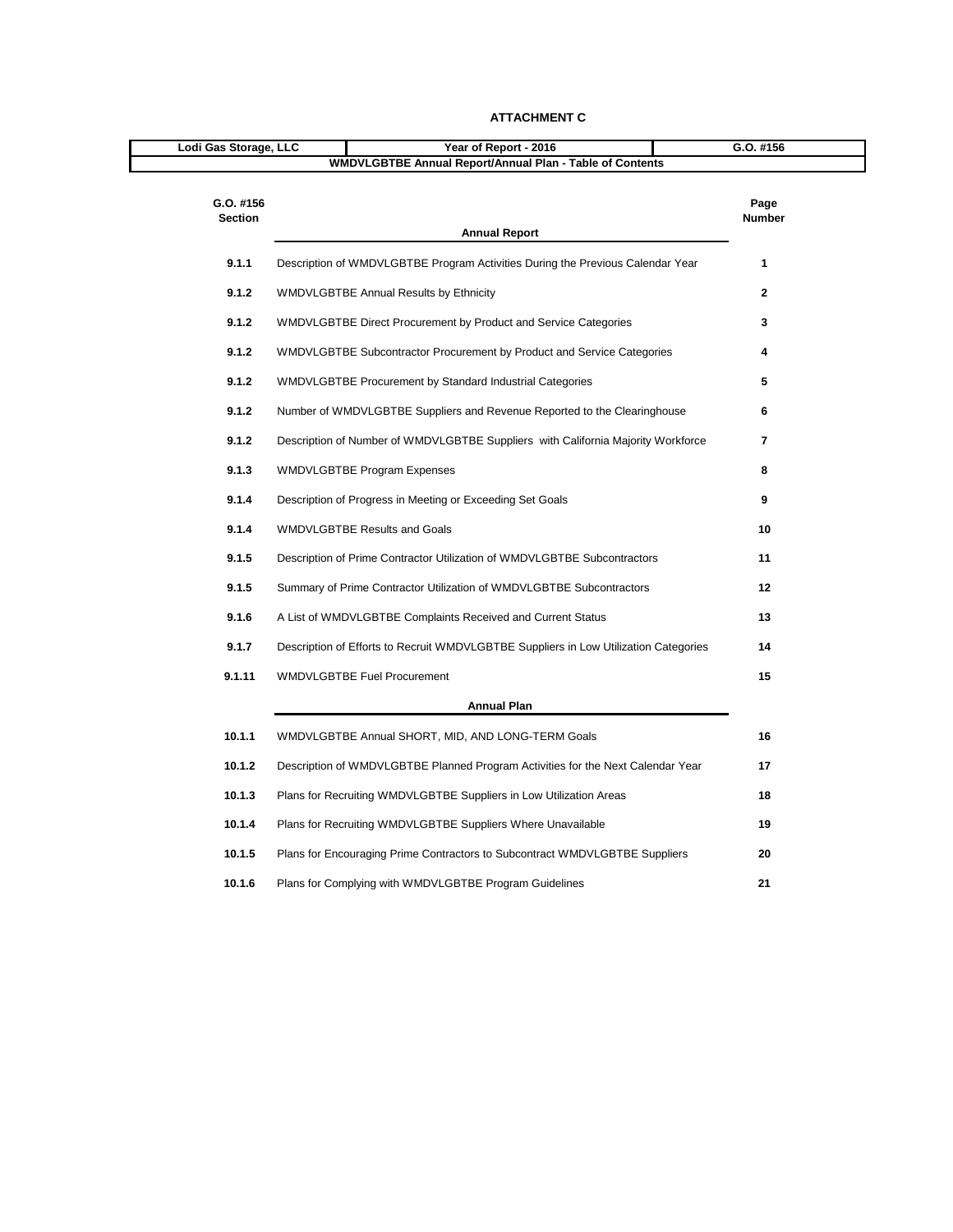**Page 1**

|                                | Lodi Gas Storage, LLC                                                    | Year of Report - 2016<br>G.O. #156 Sec. 9.1.1                                                                                                                                                                                                                               |
|--------------------------------|--------------------------------------------------------------------------|-----------------------------------------------------------------------------------------------------------------------------------------------------------------------------------------------------------------------------------------------------------------------------|
|                                |                                                                          | Description of WMDVLGBTBE Program Activities During the Previous Calendar Year                                                                                                                                                                                              |
|                                |                                                                          |                                                                                                                                                                                                                                                                             |
| Line                           |                                                                          |                                                                                                                                                                                                                                                                             |
| No.                            |                                                                          | A description of WMDVLGBTBE program activities engaged in during the previous calendar year. Internal program activities.<br>Lodi Gas Storage, LLC's vendor selection policy states, "It is the policy of Lodi Gas Storage, LLC (LGS) that women, minority, disabled        |
| $\mathbf{1}$<br>$\overline{2}$ |                                                                          | veteran and/or lesbian, gay, bisexual or transgender individual-owned business enterprises (WMDVLGBTBE) shall have the maximum                                                                                                                                              |
| 3                              |                                                                          | practicable opportunity to participate in the performance of contracts. Furthermore, this policy shall not be used to exclude qualified                                                                                                                                     |
| $\overline{4}$                 | non-WMDVLGBTBE's from participating in LGS contracting."                 |                                                                                                                                                                                                                                                                             |
| 5                              |                                                                          |                                                                                                                                                                                                                                                                             |
| 6                              |                                                                          |                                                                                                                                                                                                                                                                             |
| 7                              |                                                                          |                                                                                                                                                                                                                                                                             |
| 8                              |                                                                          |                                                                                                                                                                                                                                                                             |
| 9                              |                                                                          |                                                                                                                                                                                                                                                                             |
| 10                             |                                                                          |                                                                                                                                                                                                                                                                             |
| 11                             |                                                                          |                                                                                                                                                                                                                                                                             |
| 12<br>13                       |                                                                          |                                                                                                                                                                                                                                                                             |
| 14                             |                                                                          |                                                                                                                                                                                                                                                                             |
| 15                             |                                                                          |                                                                                                                                                                                                                                                                             |
| 16                             |                                                                          |                                                                                                                                                                                                                                                                             |
| 17                             |                                                                          |                                                                                                                                                                                                                                                                             |
| 18                             |                                                                          |                                                                                                                                                                                                                                                                             |
| 19                             |                                                                          |                                                                                                                                                                                                                                                                             |
| 20<br>21                       |                                                                          |                                                                                                                                                                                                                                                                             |
| 22                             |                                                                          |                                                                                                                                                                                                                                                                             |
| 23                             |                                                                          |                                                                                                                                                                                                                                                                             |
| 24                             |                                                                          |                                                                                                                                                                                                                                                                             |
| 25                             |                                                                          |                                                                                                                                                                                                                                                                             |
|                                |                                                                          |                                                                                                                                                                                                                                                                             |
| Line<br>No.                    |                                                                          | A description of WMDVLGBTBE program activities engaged in during the previous calendar year. External program activities.                                                                                                                                                   |
| 26                             |                                                                          | Lodi Gas Storage, LLC's vendor selection policy states, "It is the policy of Lodi Gas Storage, LLC (LGS) that women, minority, disabled                                                                                                                                     |
| 27                             |                                                                          | veteran and/or lesbian, gay, bisexual or transgender individual-owned business enterprises (WMDVLGBTBE) shall have the maximum                                                                                                                                              |
| 28                             |                                                                          | practicable opportunity to participate in the performance of contracts. Furthermore, this policy shall not be used to exclude qualified                                                                                                                                     |
| 29                             | non-WMDVLGBTBE's from participating in LGS contracting."                 |                                                                                                                                                                                                                                                                             |
| 30                             |                                                                          |                                                                                                                                                                                                                                                                             |
| 31                             |                                                                          |                                                                                                                                                                                                                                                                             |
| 32                             |                                                                          | In addition to supplying each contractor from whom LGS accepted bids for construction or construction related services with a copy of<br>this policy, LGS encouraged the prospective contractors to consider including WMDVLGBTBE firms in their sub-contracting practices. |
| 33<br>34                       |                                                                          |                                                                                                                                                                                                                                                                             |
| 35                             |                                                                          |                                                                                                                                                                                                                                                                             |
| 36                             |                                                                          |                                                                                                                                                                                                                                                                             |
| 37                             |                                                                          | LGS participated in the CPUC/Frontier Fresno Small Business Expo on Tuesday, October 4, 2016. The event included: a panel                                                                                                                                                   |
| 38                             |                                                                          | discussion on how to do business with utilities; one-on-one meetings with procurement representatives from utility companies,                                                                                                                                               |
| 39                             | local/state agencies, and others; a vendor/resource fair; and workshops. |                                                                                                                                                                                                                                                                             |
| 40                             |                                                                          |                                                                                                                                                                                                                                                                             |
| 41                             |                                                                          |                                                                                                                                                                                                                                                                             |
| 42                             |                                                                          |                                                                                                                                                                                                                                                                             |
| 43<br>44                       |                                                                          |                                                                                                                                                                                                                                                                             |
| 45                             |                                                                          |                                                                                                                                                                                                                                                                             |
| 46                             |                                                                          |                                                                                                                                                                                                                                                                             |
| 47                             |                                                                          |                                                                                                                                                                                                                                                                             |
| 48                             |                                                                          |                                                                                                                                                                                                                                                                             |
| 49                             |                                                                          |                                                                                                                                                                                                                                                                             |
| 50                             |                                                                          |                                                                                                                                                                                                                                                                             |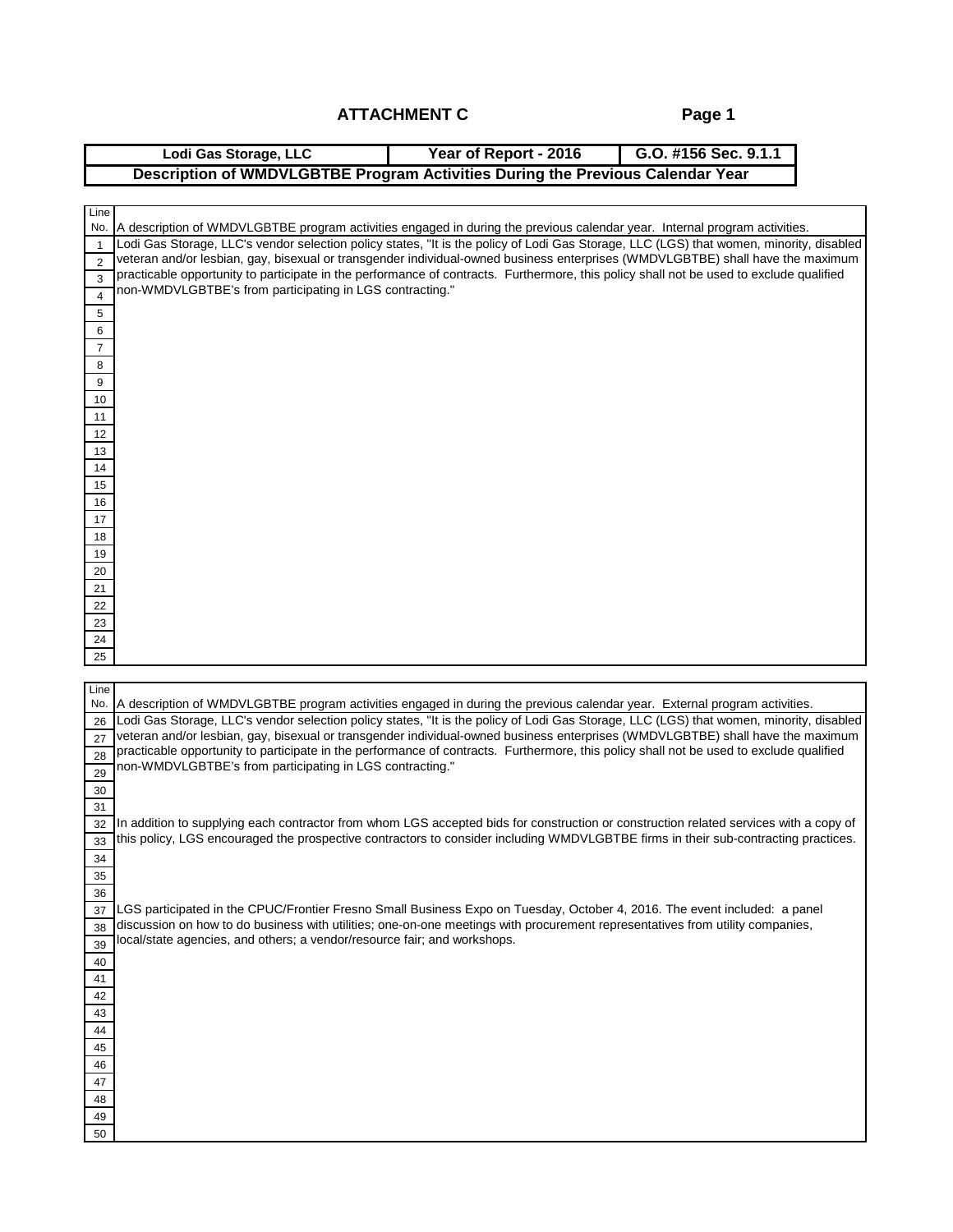#### **G.O. #156 Sec. 9.1.2 WMDVLGBTBE Annual Results by Ethnicity Lodi Gas Storage, LLC Year of Report - 2016**

|                           |                                |                                                 |                 | Year of Report - 2016 |                 |               |
|---------------------------|--------------------------------|-------------------------------------------------|-----------------|-----------------------|-----------------|---------------|
|                           |                                |                                                 | <b>Direct</b>   | Sub                   | Total \$        | $\frac{9}{6}$ |
|                           |                                | Asian Pacific American                          | \$0             | \$0                   | \$0             | 0.00%         |
| $\overline{c}$            |                                | African American                                | \$0             | \$0                   | \$0             | 0.00%         |
| $\overline{\overline{3}}$ | <b>Minority</b><br><b>Male</b> | Hispanic American                               | \$148,594       | \$0                   | \$148,594       | 2.69%         |
| $\overline{4}$            |                                | Native American                                 | \$0             | \$0                   | \$0             | 0.00%         |
| 5                         |                                | <b>Total Minority Male</b>                      | \$148,594       | \$0                   | \$148,594       | 2.69%         |
| 6                         |                                | Asian Pacific American                          | \$0             | \$0                   | \$0             | 0.00%         |
| $\overline{7}$            |                                | African American                                | \$0             | \$0                   | \$0             | 0.00%         |
| 8                         | <b>Minority</b><br>Female      | Hispanic American                               | \$0             | \$0                   | \$0             | 0.00%         |
| $\overline{9}$            |                                | Native American                                 | \$0             | \$0                   | \$0             | 0.00%         |
| 10                        |                                | <b>Total Minority Female</b>                    | $\overline{30}$ | $\overline{50}$       | $\overline{30}$ | 0.00%         |
|                           |                                |                                                 |                 |                       |                 |               |
| 11                        |                                | <b>Total Minority Business Enterprise (MBE)</b> | \$148,594       | \$0                   | \$148,594       | 2.69%         |
|                           |                                |                                                 |                 |                       |                 |               |
| 12                        |                                | Women Business Enterprise (WBE)                 | \$156,586       | \$0                   | \$156,586       | 2.83%         |
|                           |                                |                                                 |                 |                       |                 |               |
|                           |                                | Lesbian, Gay, Bisexual, Transgender             | \$0             | \$0                   | \$0             | 0.00%         |
| 13                        |                                | <b>Business Enterprise (LGBTBE)</b>             |                 |                       |                 |               |
|                           |                                |                                                 |                 |                       |                 |               |
|                           |                                | <b>Disabled Veteran Business</b>                | \$5,808         | \$0                   | \$5,808         | 0.10%         |
| 14                        |                                | Enterprise (DVBE)                               |                 |                       |                 |               |
| 15                        |                                | Other 8(a)*                                     | \$0             | \$0                   | \$0             | 0.00%         |
| 16                        |                                | <b>TOTAL WMDVLGBTBE</b>                         | \$310,988       | \$0                   | \$310,988       | 5.62%         |
|                           |                                |                                                 |                 |                       |                 |               |
|                           | 17 Net Procurement**           | \$5,532,998                                     |                 |                       |                 |               |
|                           |                                |                                                 |                 |                       |                 |               |

**NOTE: \* FIRMS CLASSIFIED AS 8(a) OF SMALL BUSINESS ADMINISTRATION INCLUDES NON-WMDVLGBTBE \*\* NET PROCUREMENT INCLUDES PURCHASE ORDER, NON-PURCHASE ORDER, AND CREDIT CARD DOLLARS**

**Direct - DIRECT PROCUREMENT**

**Sub - SUBCONTRACTOR PROCUREMENT**

**% - PERCENTAGE OF NET PROCUREMENT**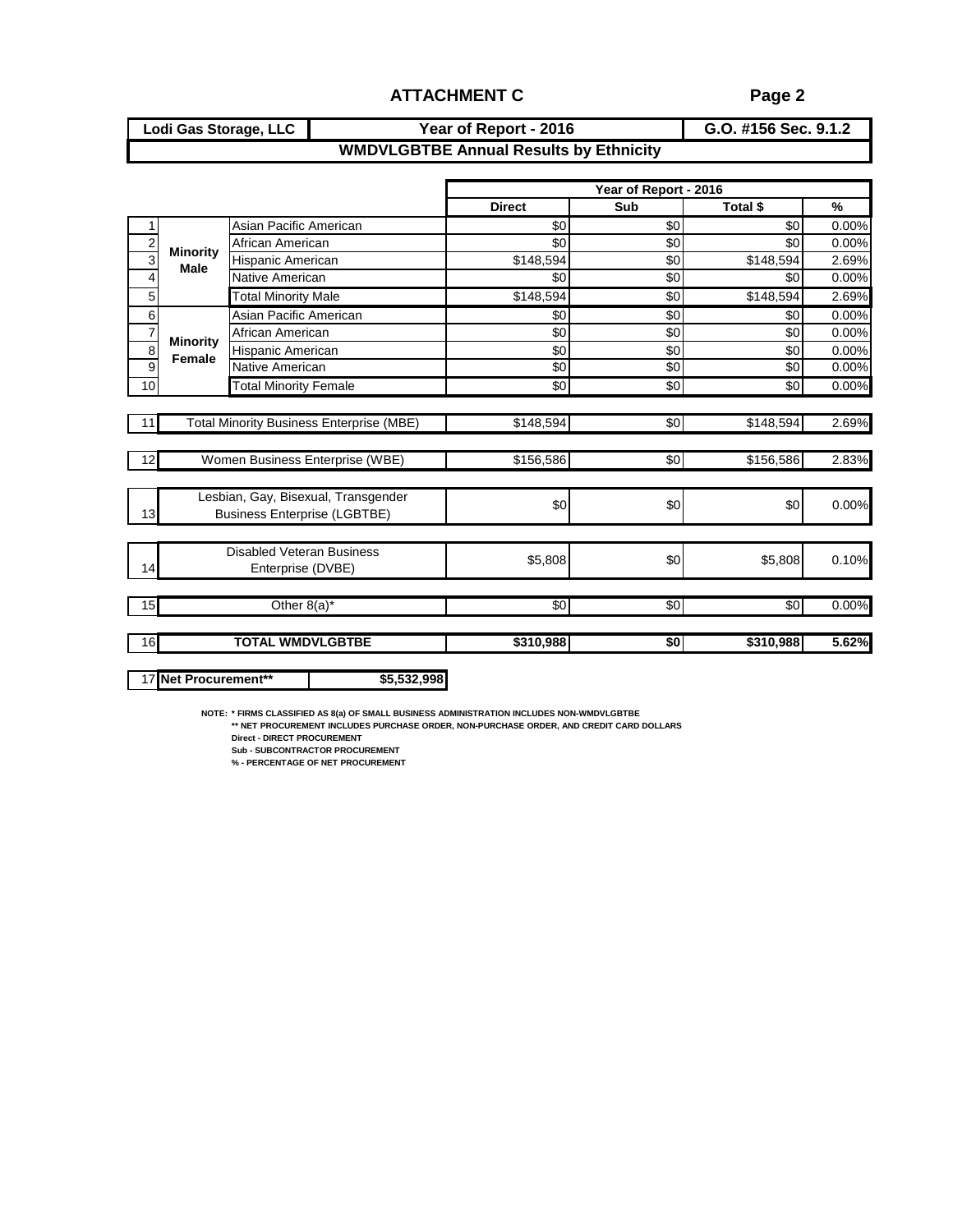#### **G.O. #156 Sec. 9.1.2 WMDVLGBTBE Direct Procurement by Product and Service Categories Lodi Gas Storage, LLC Year of Report - 2016**

|                |                                |                                                 |               | <b>Products</b> |       | <b>Services</b> |       | <b>Total</b>    |       |
|----------------|--------------------------------|-------------------------------------------------|---------------|-----------------|-------|-----------------|-------|-----------------|-------|
|                |                                |                                                 |               | \$              | %     | \$              | %     | \$              | $\%$  |
| 1              |                                | Asian Pacific American                          | <b>Direct</b> | \$0             | 0.00% | \$0             | 0.00% | \$0             | 0.00% |
| $\overline{2}$ |                                | African American                                | <b>Direct</b> | \$0             | 0.00% | \$0             | 0.00% | \$0             | 0.00% |
| $\overline{3}$ | <b>Minority</b><br><b>Male</b> | <b>Hispanic American</b>                        | <b>Direct</b> | \$148,594       | 0.00% | \$0             | 0.00% | \$148,594       | 0.00% |
| 4              |                                | Native American                                 | <b>Direct</b> | \$0             | 0.00% | \$0             | 0.00% | \$0             | 0.00% |
| 5              |                                | <b>Total Minority Male</b>                      | Direct        | \$148,594       | 2.69% | \$0             | 0.00% | \$148,594       | 2.69% |
| $6\phantom{a}$ |                                | Asian Pacific American                          | <b>Direct</b> | \$0             | 0.00% | \$0             | 0.00% | \$0             | 0.00% |
| $\overline{7}$ |                                | African American                                | <b>Direct</b> | \$0             | 0.00% | \$0             | 0.00% | \$0             | 0.00% |
| $\overline{8}$ | Minority<br>Female             | <b>Hispanic American</b>                        | Direct        | \$0             | 0.00% | \$0             | 0.00% | \$0             | 0.00% |
| $\overline{9}$ |                                | Native American                                 | Direct        | \$0             | 0.00% | \$0             | 0.00% | \$0             | 0.00% |
| 10             |                                | <b>Total Minority Female</b>                    | Direct        | \$0             | 0.00% | \$0             | 0.00% | \$0             | 0.00% |
|                |                                |                                                 |               |                 |       |                 |       |                 |       |
| 11             |                                | <b>Total Minority Business Enterprise (MBE)</b> | <b>Direct</b> | \$148,594       | 2.69% | \$0             | 0.00% | \$148,594       | 2.69% |
|                |                                |                                                 |               |                 |       |                 |       |                 |       |
| 12             |                                | Women Business Enterprise (WBE)                 | <b>Direct</b> | \$96,619        | 1.75% | \$59,967        | 1.08% | \$156,586       | 2.83% |
|                |                                |                                                 |               |                 |       |                 |       |                 |       |
|                |                                | Lesbian, Gay, Bisexual, Transgender Business    |               |                 |       |                 |       |                 |       |
| 13             |                                | Enterprise (LGBTBE)                             | <b>Direct</b> | \$0             | 0.00% | \$0             | 0.00% | \$0             | 0.00% |
|                |                                |                                                 |               |                 |       |                 |       |                 |       |
|                |                                |                                                 |               |                 |       |                 |       |                 |       |
| 14             |                                | Disabled Veteran Business Enterprise (DVBE)     | <b>Direct</b> | \$2,297         | 0.04% | \$3,511         | 0.06% | \$5,808         | 0.10% |
|                |                                |                                                 |               |                 |       |                 |       |                 |       |
| 15             |                                | Other $8(a)^*$                                  | <b>Direct</b> | \$0             | 0.00% | $\overline{30}$ | 0.00% | $\overline{50}$ | 0.00% |
|                |                                |                                                 |               |                 |       |                 |       |                 |       |
| 16             |                                | <b>TOTAL WMDVLGBTBE</b>                         | <b>Direct</b> | \$247,510       | 4.47% | \$63,478        | 1.15% | \$310,988       | 5.62% |
|                |                                |                                                 |               |                 |       |                 |       |                 |       |
|                | <b>Total Product</b>           |                                                 |               |                 |       |                 |       |                 |       |
|                | 17 Procurement                 | \$247,510                                       |               |                 |       |                 |       |                 |       |
|                | <b>Total Service</b>           |                                                 |               |                 |       |                 |       |                 |       |
|                | 18 Procurement                 | \$63,478                                        |               |                 |       |                 |       |                 |       |
|                |                                |                                                 |               |                 |       |                 |       |                 |       |
|                | 19 Net Procurement**           | \$5,532,998                                     |               |                 |       |                 |       |                 |       |
|                |                                |                                                 |               |                 |       |                 |       |                 |       |
|                | <b>Total Number of</b>         |                                                 |               |                 |       |                 |       |                 |       |

8

**NOTE: \* FIRMS CLASSIFIED AS 8(a) OF SMALL BUSINESS ADMINISTRATION INCLUDES NON-WMDVLGBTBE \*\* NET PROCUREMENT INCLUDES PURCHASE ORDER, NON-PURCHASE ORDER, AND CREDIT CARD DOLLARS**

20

 **WMDVLGBTBEs that Received Direct Spend**

**Direct - DIRECT PROCUREMENT Sub - SUBCONTRACTOR PROCUREMENT % - PERCENTAGE OF NET PROCUREMENT**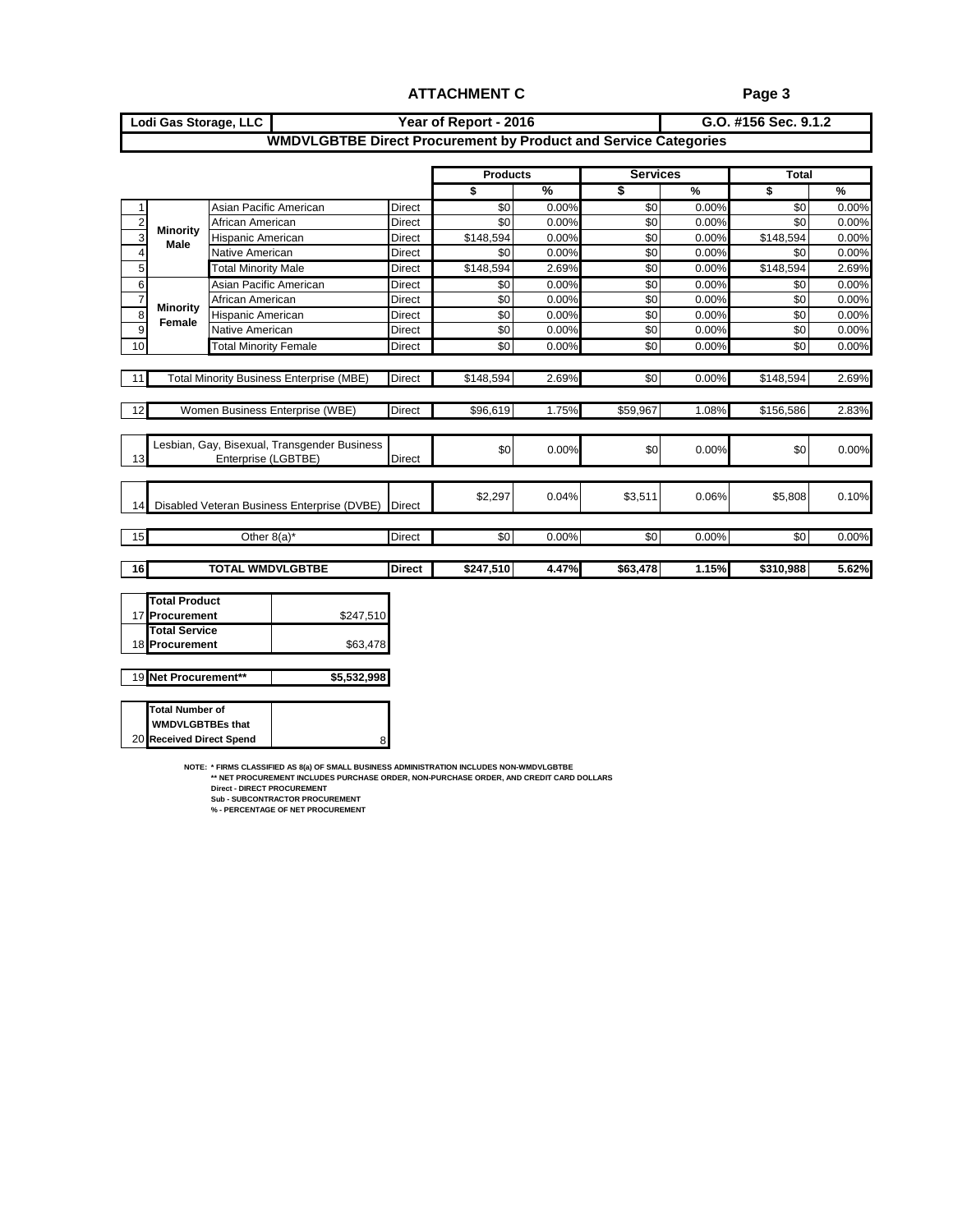#### **G.O. #156 Sec. 9.1.2 Lodi Gas Storage, LLC Year of Report - 2016 WMDVLGBTBE Subcontractor Procurement by Product and Service Categories**

|                |                      |                                                                     |     | <b>Products</b> |               | <b>Services</b> |       | <b>Total</b>    |       |  |
|----------------|----------------------|---------------------------------------------------------------------|-----|-----------------|---------------|-----------------|-------|-----------------|-------|--|
|                |                      |                                                                     |     | \$              | $\frac{9}{6}$ | \$              | %     | \$              | $\%$  |  |
| 1              |                      | Asian Pacific American                                              | Sub | \$0             | 0.00%         | \$0             | 0.00% | \$0             | 0.00% |  |
| $\overline{2}$ | <b>Minority</b>      | African American                                                    | Sub | \$0             | 0.00%         | \$0             | 0.00% | \$0             | 0.00% |  |
| 3              | <b>Male</b>          | Hispanic American                                                   | Sub | \$0             | 0.00%         | \$0             | 0.00% | \$0             | 0.00% |  |
| $\overline{4}$ |                      | Native American                                                     | Sub | \$0             | 0.00%         | \$0             | 0.00% | \$0             | 0.00% |  |
| 5              |                      | <b>Total Minority Male</b>                                          | Sub | \$0             | 0.00%         | \$0             | 0.00% | \$0             | 0.00% |  |
| 6              |                      | Asian Pacific American                                              | Sub | \$0             | 0.00%         | \$0             | 0.00% | \$0             | 0.00% |  |
| $\overline{7}$ | Minority             | African American                                                    | Sub | \$0             | 0.00%         | \$0             | 0.00% | \$0             | 0.00% |  |
| 8              | Female               | Hispanic American                                                   | Sub | \$0             | 0.00%         | \$0             | 0.00% | \$0             | 0.00% |  |
| 9              |                      | Native American                                                     | Sub | \$0             | 0.00%         | \$0             | 0.00% | \$0             | 0.00% |  |
| 10             |                      | <b>Total Minority Female</b>                                        | Sub | \$0             | 0.00%         | \$0             | 0.00% | \$0             | 0.00% |  |
|                |                      |                                                                     |     |                 |               |                 |       |                 |       |  |
| 11             |                      | <b>Total Minority Business Enterprise (MBE)</b>                     | Sub | \$0             | 0.00%         | $\overline{30}$ | 0.00% | \$0             | 0.00% |  |
|                |                      |                                                                     |     |                 |               |                 |       |                 |       |  |
| 12             |                      | Women Business Enterprise (WBE)                                     | Sub | \$0             | 0.00%         | $\overline{30}$ | 0.00% | \$0             | 0.00% |  |
|                |                      |                                                                     |     |                 |               |                 |       |                 |       |  |
| 13             |                      | Lesbian, Gay, Bisexual, Transgender Business<br>Enterprise (LGBTBE) | Sub | \$0             | 0.00%         | \$0             | 0.00% | \$0             | 0.00% |  |
|                |                      |                                                                     |     |                 |               |                 |       |                 |       |  |
|                |                      |                                                                     |     | \$0             | 0.00%         | \$0             | 0.00% | \$0             | 0.00% |  |
| 14             |                      | Disabled Veteran Business Enterprise (DVBE)                         | Sub |                 |               |                 |       |                 |       |  |
| 15             |                      | Other $8(a)^*$                                                      | Sub | $\overline{50}$ | 0.00%         | $\overline{30}$ | 0.00% | $\overline{50}$ | 0.00% |  |
|                |                      |                                                                     |     |                 |               |                 |       |                 |       |  |
| 16             |                      | <b>TOTAL WMDVLGBTBE</b>                                             | Sub | \$0             | 0.00%         | \$0             | 0.00% | \$0             | 0.00% |  |
|                |                      |                                                                     |     |                 |               |                 |       |                 |       |  |
|                | <b>Total Product</b> |                                                                     |     |                 |               |                 |       |                 |       |  |
|                | 17 Procurement       | \$0                                                                 |     |                 |               |                 |       |                 |       |  |
|                | <b>Total Service</b> |                                                                     |     |                 |               |                 |       |                 |       |  |
|                | 18 Procurement       | \$0                                                                 |     |                 |               |                 |       |                 |       |  |

19 **Net Procurement\*\*** | **\$0** 

**NOTE: \* FIRMS CLASSIFIED AS 8(a) OF SMALL BUSINESS ADMINISTRATION INCLUDES NON-WMDVLGBTBE \*\* NET PROCUREMENT INCLUDES PURCHASE ORDER, NON-PURCHASE ORDER, AND CREDIT CARD DOLLARS**

**Direct - DIRECT PROCUREMENT Sub - SUBCONTRACTOR PROCUREMENT % - PERCENTAGE OF NET PROCUREMENT**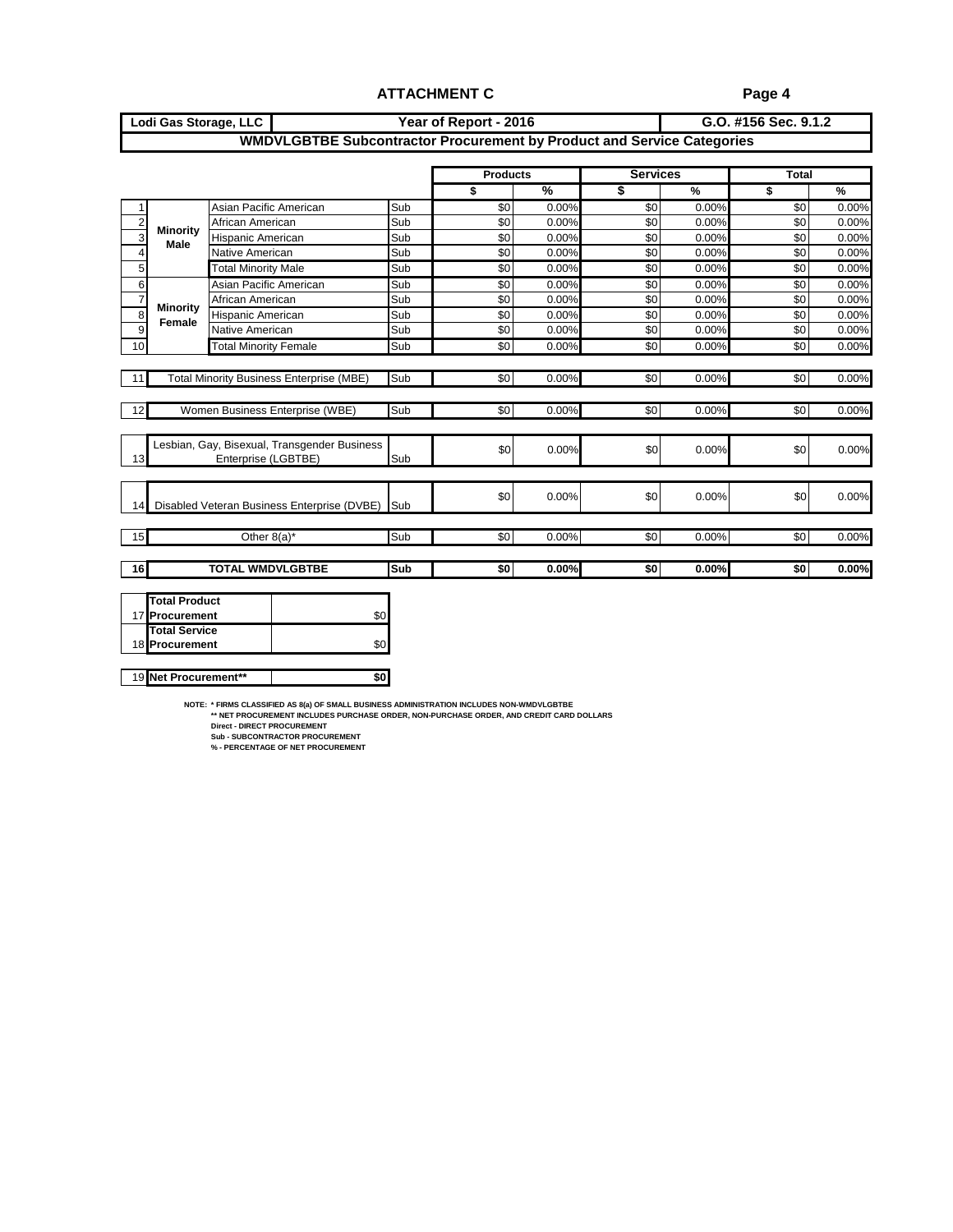| Lodi Gas Storage, LLC                  |                                                                                                                                                          |                                                                               |                |              |                |               | Year of Report - 2016 |              |                   |                   |                 | G. O. #156 Sec 9.1.2 |                |                |                   |                |  |  |
|----------------------------------------|----------------------------------------------------------------------------------------------------------------------------------------------------------|-------------------------------------------------------------------------------|----------------|--------------|----------------|---------------|-----------------------|--------------|-------------------|-------------------|-----------------|----------------------|----------------|----------------|-------------------|----------------|--|--|
|                                        | <b>WMDVLGBTBE Procurement by Standard Industrial Categories</b>                                                                                          |                                                                               |                |              |                |               |                       |              |                   |                   |                 |                      |                |                |                   |                |  |  |
|                                        | Lesbian, Gay,<br>Bisexual,<br>Minority<br>Women<br>Transgender<br><b>Business</b><br><b>Business</b><br><b>Business</b><br><b>Asian Pacific American</b> |                                                                               |                |              |                |               |                       |              |                   |                   |                 |                      |                |                |                   |                |  |  |
|                                        |                                                                                                                                                          | <b>African American</b><br><b>Hispanic American</b><br><b>Native American</b> |                |              |                |               | Enterprise            | Enterprise   | <b>Enterprise</b> | <b>Enterprise</b> | Other 8(a)**    | <b>Total</b>         | <b>Total</b>   |                |                   |                |  |  |
| <b>SIC Category</b>                    |                                                                                                                                                          | Male                                                                          | Female         | Male         | Female         | Male          | Female                | Male         | Female            | (MBE)             | (WBE)           | (LGBTBE)             | (DVBE)         |                | <b>WMDVLGBTBE</b> | <b>Dollars</b> |  |  |
| 13 - Oil and Gas extraction            |                                                                                                                                                          | \$0                                                                           | \$0            | \$0          | \$0            | \$0           | \$0                   | \$0          | \$0               | \$0               | \$0             | \$0                  | \$0            | \$0            | \$C               | \$126,522      |  |  |
|                                        |                                                                                                                                                          | 0.0%                                                                          | 0.0%           | 0.0%         | 0.0%           | 0.0%          | 0.0%                  | 0.0%         | 0.0%              | 0.0%              | 0.0%            | 0.0%                 | 0.0%           | 0.0%           | 0.0%              |                |  |  |
| 15 - General Building contractors      |                                                                                                                                                          | \$0                                                                           | \$0            | \$0          | \$0            | \$0           | \$0                   | \$0          | \$0               | \$0               | \$0             | \$0                  | \$0            | \$0            | \$C               | \$12,379       |  |  |
|                                        |                                                                                                                                                          | 0.0%                                                                          | 0.0%           | 0.0%         | 0.0%           | 0.0%          | 0.0%                  | 0.0%         | 0.0%              | 0.0%              | 0.0%            | 0.0%                 | 0.0%           | 0.0%           | 0.0%              |                |  |  |
|                                        |                                                                                                                                                          | \$0                                                                           | \$0            | \$0          |                | \$0 \$133,787 | \$0                   | \$0          | \$0               | \$133,787         | \$17,286        | \$0                  | \$5,808        | \$0            | \$156,881         | \$936,966      |  |  |
| 17 - Special Trade contractors         |                                                                                                                                                          | 0.0%                                                                          | 0.0%           | 0.0%         | 0.0%           | 14.3%         | 0.0%                  | 0.0%         | 0.0%              | 14.3%             | 1.8%            | 0.0%                 | 0.6%           | 0.0%           | 16.7%             |                |  |  |
| 26 - Paper and allied products         |                                                                                                                                                          | \$0                                                                           | \$0            | \$0          | \$0            | \$0           | \$0                   | \$0          | \$0               | \$0               | \$ <sub>6</sub> | \$0                  | \$0            | \$0            | \$C               | \$8,016        |  |  |
|                                        |                                                                                                                                                          | 0.0%                                                                          | 0.0%           | 0.0%         | 0.0%           | 0.0%          | 0.0%                  | 0.0%         | 0.0%              | 0.0%              | 0.0%            | 0.0%                 | 0.0%           | 0.0%           | 0.0%              |                |  |  |
|                                        |                                                                                                                                                          | \$0                                                                           | \$0            | \$0          | \$0            | \$0           | \$0                   | \$0          | \$0               | \$0               | \$0             | \$0                  | \$0            | \$0            | \$C               | \$4,903        |  |  |
| 27 - Printing and publishing           |                                                                                                                                                          | 0.0%                                                                          | 0.0%           | 0.0%         | 0.0%           | 0.0%          | 0.0%                  | 0.0%         | 0.0%              | 0.0%              | 0.0%            | 0.0%                 | 0.0%           | 0.0%           | 0.0%              |                |  |  |
| 28 - Chemicals and allied products     |                                                                                                                                                          | \$0                                                                           | \$0            | \$0          | \$0            | \$0           | \$0                   | \$0          | \$0               | \$0               | \$0             | \$0                  | \$0            | \$0            | \$0               | \$33,987       |  |  |
|                                        |                                                                                                                                                          | 0.0%                                                                          | 0.0%           | 0.0%         | 0.0%           | 0.0%          | 0.0%                  | 0.0%         | 0.0%              | 0.0%              | 0.0%            | 0.0%                 | 0.0%           | 0.0%           | 0.0%              |                |  |  |
| 20 - Pubbor and miscollanoous plastics |                                                                                                                                                          | C <sub>0</sub>                                                                | $\mathfrak{g}$ | $\mathbf{C}$ | C <sub>0</sub> | $\mathbf{C}$  | $\mathfrak{C}$        | $\mathbf{C}$ | $\mathfrak{g}$    | $\mathbf{C}$      | C <sub>0</sub>  | C <sub>0</sub>       | C <sub>0</sub> | C <sub>0</sub> | ¢Λ.               | 0.10,001       |  |  |

| <b>ELECTRICITY AND PUBLISHING</b>                         | 0.0% | 0.0% | 0.0% | 0.0% | 0.0% | 0.0% | 0.0% | 0.0% | 0.0% | 0.0% | 0.0% | 0.0% | 0.0% | 0.0% |           |
|-----------------------------------------------------------|------|------|------|------|------|------|------|------|------|------|------|------|------|------|-----------|
| 28 - Chemicals and allied products                        | \$0  | \$0  | \$0  | \$0  | \$0  | \$0  | \$0  | \$C  | \$0  | \$0  | \$0  | \$0  | \$0  | \$0  | \$33,987  |
|                                                           | 0.0% | 0.0% | 0.0% | 0.0% | 0.0% | 0.0% | 0.0% | 0.0% | 0.0% | 0.0% | 0.0% | 0.0% | 0.0% | 0.0% |           |
| 30 - Rubber and miscellaneous plastics                    | \$0  | \$0  | \$0  | \$0  | \$0  | \$0  | \$0  | \$0  | \$0  | \$0  | \$0  | \$0  | \$0  | \$0  | \$10,201  |
| products                                                  | 0.0% | 0.0% | 0.0% | 0.0% | 0.0% | 0.0% | 0.0% | 0.0% | 0.0% | 0.0% | 0.0% | 0.0% | 0.0% | 0.0% |           |
| 34 - Fabricated metal products                            | \$0  | \$0  | \$0  | \$0  | \$0  | \$0  | \$0  | \$0  | \$0  | \$0  | \$0  | \$0  | \$0  | \$0  | \$73,341  |
|                                                           | 0.0% | 0.0% | 0.0% | 0.0% | 0.0% | 0.0% | 0.0% | 0.0% | 0.0% | 0.0% | 0.0% | 0.0% | 0.0% | 0.0% |           |
| 35 - Industrial machinery and equipment                   | \$0  | \$C  | \$0  | \$0  | \$0  | \$0  | \$0  | \$0  | \$0  | \$0  | \$0  | \$0  | \$0  | \$0  | \$475,630 |
|                                                           | 0.0% | 0.0% | 0.0% | 0.0% | 0.0% | 0.0% | 0.0% | 0.0% | 0.0% | 0.0% | 0.0% | 0.0% | 0.0% | 0.0% |           |
| 36 - Electrical and electronic equipment                  | \$0  | \$0  | \$0  | \$0  | \$0  | \$0  | \$0  | \$0  | \$0  | \$0  | \$0  | \$0  | \$0  | \$0  | \$29,988  |
|                                                           | 0.0% | 0.0% | 0.0% | 0.0% | 0.0% | 0.0% | 0.0% | 0.0% | 0.0% | 0.0% | 0.0% | 0.0% | 0.0% | 0.0% |           |
| 38 - Instruments and related products                     | \$0  | \$0  | \$0  | \$0  | \$0  | \$0  | \$0  | \$0  | \$0  | \$0  | \$0  | \$0  | \$0  | \$0  | \$31,543  |
|                                                           | 0.0% | 0.0% | 0.0% | 0.0% | 0.0% | 0.0% | 0.0% | 0.0% | 0.0% | 0.0% | 0.0% | 0.0% | 0.0% | 0.0% |           |
| 39 - Miscellaneous manufacturing industries $\frac{3}{2}$ | \$0  | \$0  | \$0  | \$0  | \$0  | \$0  | \$0  | \$0  | \$0  | \$0  | \$0  | \$0  | \$0  | \$0  | \$524     |
|                                                           | 0.0% | 0.0% | 0.0% | 0.0% | 0.0% | 0.0% | 0.0% | 0.0% | 0.0% | 0.0% | 0.0% | 0.0% | 0.0% | 0.0% |           |
| 43 - U.S. Postal Service                                  | \$0  | \$C  | \$0  | \$0  | \$0  | \$0  | \$0  | \$0  | \$0  | \$0  | \$0  | \$0  | \$0  | \$0  | \$1,208   |
|                                                           | 0.0% | 0.0% | 0.0% | 0.0% | 0.0% | 0.0% | 0.0% | 0.0% | 0.0% | 0.0% | 0.0% | 0.0% | 0.0% | 0.0% |           |
| 47 - Transportation Services                              | \$0  | \$0  | \$0  | \$0  | \$0  | \$0  | \$0  | \$0  | \$0  | \$0  | \$0  | \$0  | \$0  | \$0  | \$7,581   |
|                                                           | 0.0% | 0.0% | 0.0% | 0.0% | 0.0% | 0.0% | 0.0% | 0.0% | 0.0% | 0.0% | 0.0% | 0.0% | 0.0% | 0.0% |           |
| 48 - Communications                                       | \$0  | \$0  | \$0  | \$0  | \$0  | \$0  | \$0  | \$0  | \$0  | \$0  | \$0  | \$0  | \$0  | \$0  | \$660     |
|                                                           | 0.0% | 0.0% | 0.0% | 0.0% | 0.0% | 0.0% | 0.0% | 0.0% | 0.0% | 0.0% | 0.0% | 0.0% | 0.0% | 0.0% |           |
| 49 - Electric, gas and sanitary services                  | \$0  | \$C  | \$0  | \$0  | \$0  | \$0  | \$0  | \$0  | \$0  | \$0  | \$0  | \$0  | \$0  | \$C  | \$284,087 |
|                                                           | 0.0% | 0.0% | 0.0% | 0.0% | 0.0% | 0.0% | 0.0% | 0.0% | 0.0% | 0.0% | 0.0% | 0.0% | 0.0% | 0.0% |           |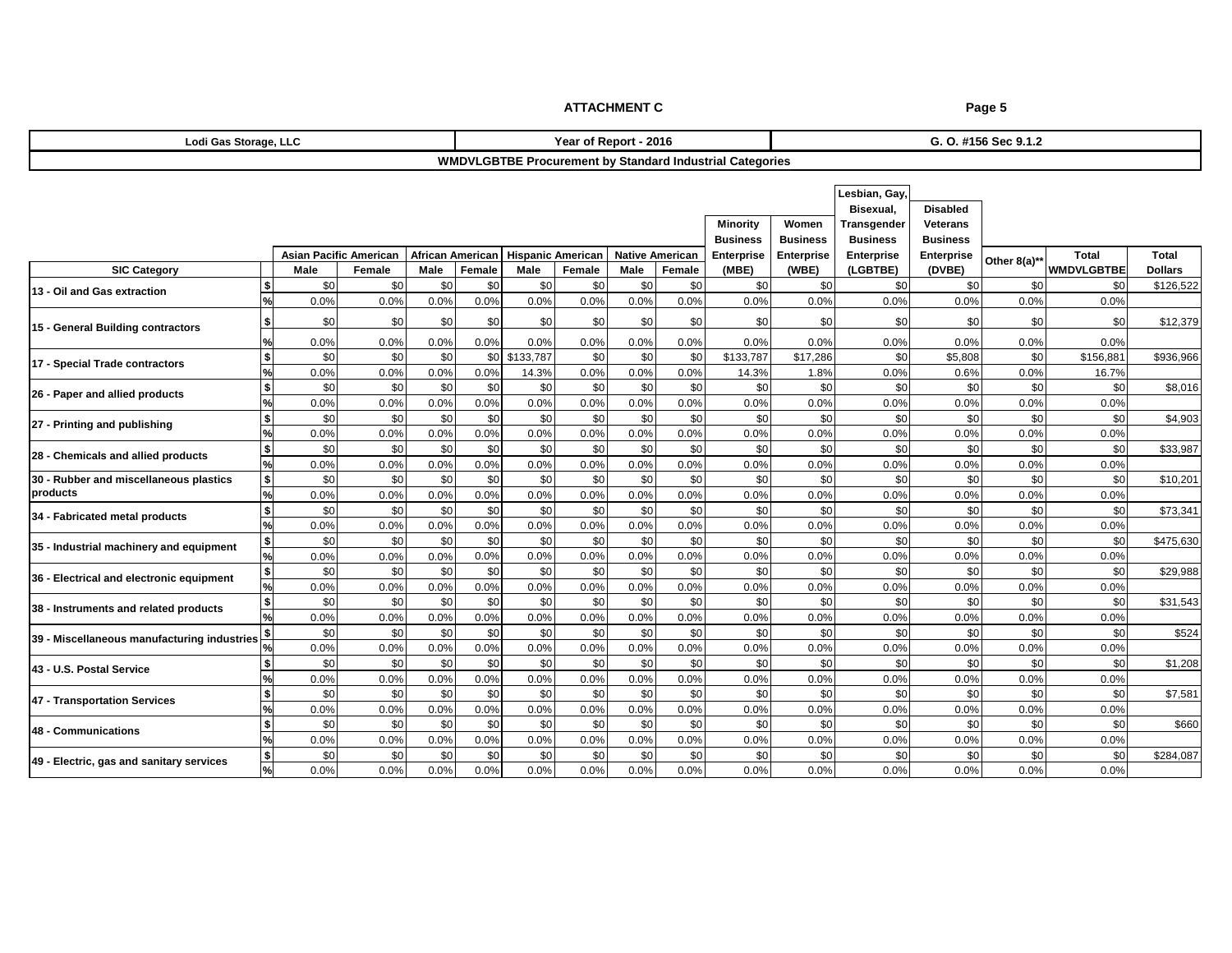|                                                                   |                               |             |                         |             |                          |             | <b>ATTACHMENT C</b>   |                        |             |                                                                 | Page 5                   |                                                                     |                                                       |                      |                   |                |
|-------------------------------------------------------------------|-------------------------------|-------------|-------------------------|-------------|--------------------------|-------------|-----------------------|------------------------|-------------|-----------------------------------------------------------------|--------------------------|---------------------------------------------------------------------|-------------------------------------------------------|----------------------|-------------------|----------------|
| Lodi Gas Storage, LLC                                             |                               |             |                         |             |                          |             | Year of Report - 2016 |                        |             |                                                                 |                          |                                                                     |                                                       | G. O. #156 Sec 9.1.2 |                   |                |
|                                                                   |                               |             |                         |             |                          |             |                       |                        |             | <b>WMDVLGBTBE Procurement by Standard Industrial Categories</b> |                          |                                                                     |                                                       |                      |                   |                |
|                                                                   |                               |             |                         |             |                          |             |                       |                        |             | <b>Minority</b><br><b>Business</b>                              | Women<br><b>Business</b> | Lesbian, Gay,<br>Bisexual.<br><b>Transgender</b><br><b>Business</b> | <b>Disabled</b><br><b>Veterans</b><br><b>Business</b> |                      |                   |                |
|                                                                   | <b>Asian Pacific American</b> |             | <b>African American</b> |             | <b>Hispanic American</b> |             |                       | <b>Native American</b> | Enterprise  | <b>Enterprise</b>                                               | Enterprise               | Enterprise                                                          | Other 8(a)**                                          | <b>Total</b>         | <b>Total</b>      |                |
| <b>SIC Category</b><br>Male<br>Male<br>Female                     |                               |             |                         |             |                          | Male        | Female                | Male                   | Female      | (MBE)                                                           | (WBE)                    | (LGBTBE)                                                            | (DVBE)                                                |                      | <b>WMDVLGBTBE</b> | <b>Dollars</b> |
| 51 - Wholesale trade - nondurable goods                           |                               | \$0         | \$0                     | \$0         | \$0                      | \$14,807    | \$0                   | \$0                    | \$0         | \$14.807                                                        | \$0                      | \$0                                                                 | \$0                                                   | \$0                  | \$14.807          | \$34,981       |
|                                                                   |                               | 0.0%        | 0.0%                    | 0.0%        | 0.0%                     | 42.3%       | 0.0%                  | 0.0%                   | 0.0%        | 42.3%                                                           | 0.0%                     | 0.0%                                                                | 0.0%                                                  | 0.0%                 | 42.3%             |                |
| 52 - Building materials, hardware, garden<br>supply & mobile home | s                             | \$0         | \$0                     | \$0         | \$0                      | \$0         | \$0                   | \$0                    | \$0         | \$0                                                             | \$0                      | \$0                                                                 | \$0                                                   | \$0                  | \$0               | \$32,012       |
| 55 - Automotive dealers and gasoline                              | s                             | 0.0%<br>\$0 | 0.0%<br>\$0             | 0.0%        | 0.0%                     | 0.0%        | 0.0%                  | 0.0%<br>\$0            | 0.0%<br>\$0 | 0.0%<br>\$0                                                     | 0.0%<br>\$0              | 0.0%                                                                | 0.0%                                                  | 0.0%                 | 0.0%              | \$26,230       |
| service stations                                                  |                               | 0.0%        | 0.0%                    | \$0<br>0.0% | \$0<br>0.0%              | \$0<br>0.0% | \$0<br>0.0%           | 0.0%                   | 0.0%        | 0.0%                                                            | 0.0%                     | \$0<br>0.0%                                                         | \$0<br>0.0%                                           | \$0<br>0.0%          | \$0<br>0.0%       |                |
|                                                                   | 5                             | \$0         | \$0                     | \$0         | \$0                      | \$0         | \$0                   | \$0                    | \$0         | \$0                                                             | \$0                      | \$0                                                                 | \$0                                                   | \$0                  | \$0               | \$243          |
| 58 - Eating and drinking places                                   |                               | 0.0%        | 0.0%                    | 0.0%        | 0.0%                     | 0.0%        | 0.0%                  | 0.0%                   | 0.0%        | 0.0%                                                            | 0.0%                     | 0.0%                                                                | 0.0%                                                  | 0.0%                 | 0.0%              |                |
|                                                                   |                               | \$0         | \$0                     | \$0         | \$0                      | \$0         | \$0                   | \$0                    | \$0         | \$0                                                             | \$0                      | \$0                                                                 | \$0                                                   | \$0                  | \$0               | \$36,164       |
| 64 - Insurance agents, brokers and service                        |                               | 0.0%        | 0.0%                    | 0.0%        | 0.0%                     | 0.0%        | 0.0%                  | 0.0%                   | 0.0%        | 0.0%                                                            | 0.0%                     | 0.0%                                                                | 0.0%                                                  | 0.0%                 | 0.0%              |                |
| 73 - Business Services                                            |                               | \$0         | \$0                     | \$0         | \$0                      | \$0         | \$0                   | \$0                    | \$0         | \$C                                                             | \$106.843                | \$0                                                                 | \$0                                                   | \$0                  | \$106.843         | \$376,608      |
|                                                                   |                               | 0.0%        | 0.0%                    | 0.0%        | 0.0%                     | 0.0%        | $0.0\%$               | 0.0%                   | 0.0%        | 0.0%                                                            | 28.4%                    | 0.0%                                                                | 0.0%                                                  | 0.0%                 | 28.4%             |                |
| 75 - Automotive repair, services and parking                      |                               | \$0         | \$0                     | \$0         | \$0                      | \$0         | \$0                   | \$0                    | \$0         | \$0                                                             | \$0                      | \$0                                                                 | \$0                                                   | \$0                  | \$0               | \$15,689       |
|                                                                   |                               | 0.0%        | 0.0%                    | 0.0%        | 0.0%                     | 0.0%        | 0.0%                  | 0.0%                   | 0.0%        | 0.0%                                                            | 0.0%                     | 0.0%                                                                | 0.0%                                                  | 0.0%                 | 0.0%              |                |
| 80 - Health services                                              |                               | \$0         | \$0                     | \$0         | \$0                      | \$0         | \$0                   | \$0                    | \$0         | \$0                                                             | \$0                      | \$0                                                                 | \$0                                                   | \$0                  | \$0               | \$640          |
|                                                                   |                               | 0.0%        | 0.0%                    | 0.0%        | 0.0%                     | 0.0%        | 0.0%                  | 0.0%                   | 0.0%        | 0.0%                                                            | 0.0%                     | 0.0%                                                                | 0.0%                                                  | 0.0%                 | 0.0%              |                |
| 81 - Legal services                                               |                               | \$0         | \$0                     | \$0         | \$0                      | \$0         | \$0                   | \$0                    | \$0         | \$0                                                             | \$0                      | \$0                                                                 | \$0                                                   | \$0                  | \$0               | \$107,451      |
|                                                                   | $\frac{9}{6}$                 | 0.0%        | 0.0%                    | 0.0%        | 0.0%                     | 0.0%        | 0.0%                  | 0.0%                   | 0.0%        | 0.0%                                                            | 0.0%                     | 0.0%                                                                | 0.0%                                                  | 0.0%                 | 0.0%              |                |
| 82 - Educational services                                         |                               | \$0         | \$0                     | \$0         | \$0                      | \$0         | \$0                   | \$0                    | \$0         | \$0                                                             | \$0                      | \$0                                                                 | \$0                                                   | \$0                  | \$0               | \$24,730       |
|                                                                   |                               | 0.0%        | 0.0%                    | 0.0%        | 0.0%                     | 0.0%        | 0.0%                  | 0.0%                   | 0.0%        | 0.0%                                                            | 0.0%                     | 0.0%                                                                | 0.0%                                                  | 0.0%                 | 0.0%              |                |
| 86 - Membership organizations                                     |                               | \$0         | \$0                     | \$0         | \$0                      | \$0         | \$0                   | \$0                    | \$0         | \$0                                                             | \$0                      | \$0                                                                 | \$0                                                   | \$0                  | \$0               | \$4,253        |
|                                                                   |                               | 0.0%        | 0.0%                    | 0.0%        | 0.0%                     | 0.0%        | 0.0%                  | 0.0%                   | 0.0%        | 0.0%                                                            | 0.0%                     | 0.0%                                                                | 0.0%                                                  | 0.0%                 | 0.0%              |                |
| 87 - Engineering and management services                          |                               | \$0         | \$0                     | \$0         | \$0                      | \$0         | \$0                   | \$0                    | \$0         | \$0                                                             | \$32,457                 | \$0                                                                 | \$0                                                   | \$0                  | \$32,457          | \$2,709,574    |
|                                                                   |                               | 0.0%        | 0.0%                    | 0.0%        | 0.0%                     | 0.0%        | 0.0%                  | 0.0%                   | 0.0%        | 0.0%                                                            | 1.2%                     | 0.0%                                                                | 0.0%                                                  | 0.0%                 | 1.2%              |                |

**92 - Justice, public order and safety**

**89 - Miscellaneous services**

**93 - Finance, taxation and monetary policy**

**%** 0.0% 0.0% 0.0% 0.0% 0.0% 0.0% 0.0% 0.0% 0.0% 0.0% 0.0% 0.0% 0.0% 0.0%

%| 0.0%| 0.0%| 0.0%| 0.0%| 0.0%| 0.0%| 0.0%| 0.0%| 0.0%| 0.0%| 0.0%| 0.0%| 0.0%| 0.0%| 0.0%

**%** 0.0% 0.0% 0.0% 0.0% 0.0% 0.0% 0.0% 0.0% 0.0% 0.0% 0.0% 0.0% 0.0% 0.0%

**\$** \$0 \$0 \$0 \$0 \$0 \$0 \$0 \$0 \$0 \$0 \$0 \$0 \$0 \$0 \$150

**\$** \$0 \$0 \$0 \$0 \$0 \$0 \$0 \$0 \$0 \$0 \$0 \$0 \$0 \$0 \$35,000

**\$** \$0 \$0 \$0 \$0 \$0 \$0 \$0 \$0 \$0 \$0 \$0 \$0 \$0 \$0 \$91,737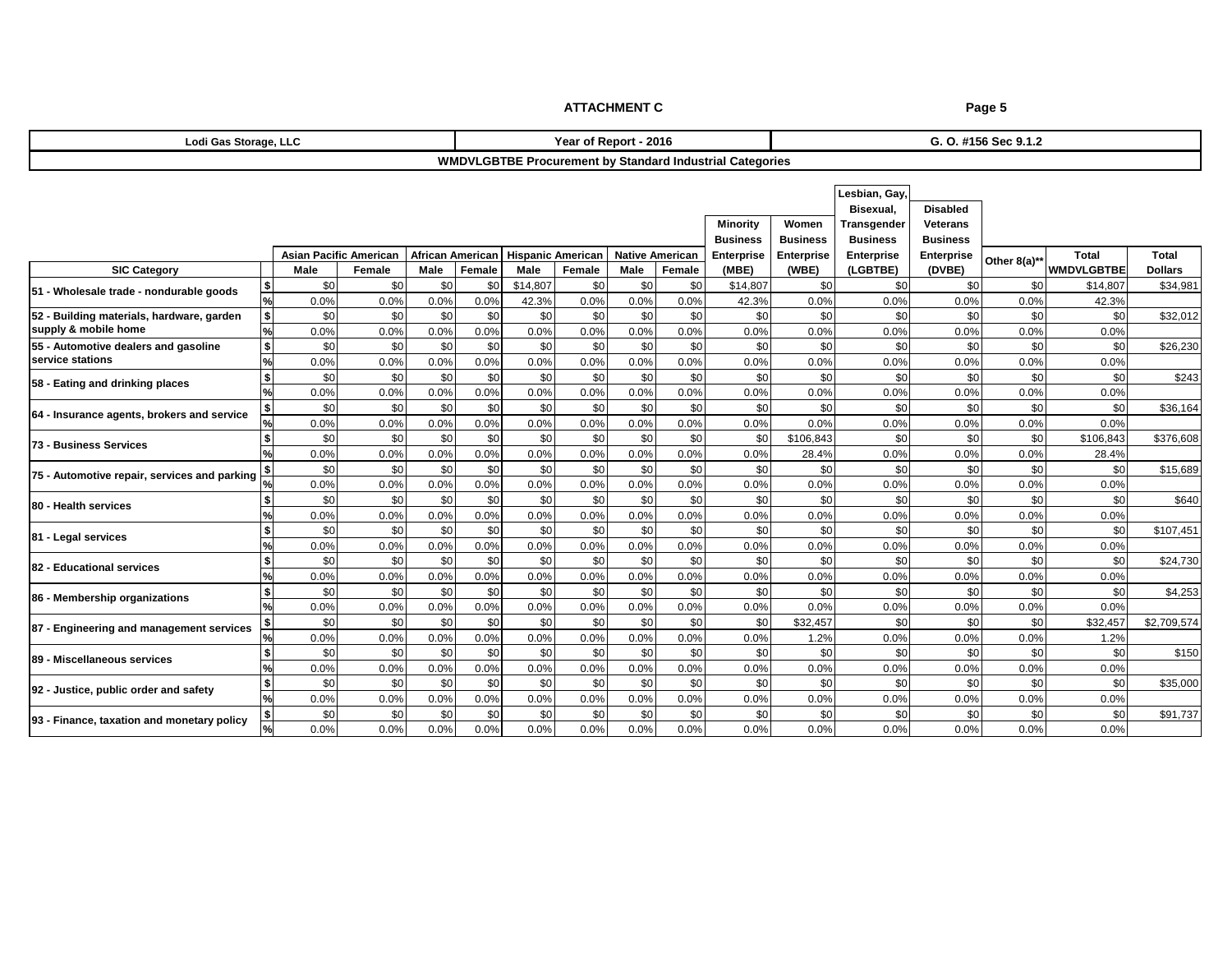| Lodi Gas Storage, LLC                                    | - 2016<br>Year<br>Repor | .<br>$S_{\alpha\alpha}$<br>$  +$ 100 Sec 9.1.2 |  |  |  |  |  |  |  |  |
|----------------------------------------------------------|-------------------------|------------------------------------------------|--|--|--|--|--|--|--|--|
| WMDVLGBTBE Procurement by Standard Industrial Categories |                         |                                                |  |  |  |  |  |  |  |  |

|                     |         |                        |      |        |               |         |         |          |                                                                     |                   | Lesbian, Gay,   |                   |                |                   |                |
|---------------------|---------|------------------------|------|--------|---------------|---------|---------|----------|---------------------------------------------------------------------|-------------------|-----------------|-------------------|----------------|-------------------|----------------|
|                     |         |                        |      |        |               |         |         |          |                                                                     |                   | Bisexual.       | <b>Disabled</b>   |                |                   |                |
|                     |         |                        |      |        |               |         |         |          | Minority                                                            | Women             | Transgender     | <b>Veterans</b>   |                |                   |                |
|                     |         |                        |      |        |               |         |         |          | <b>Business</b>                                                     | <b>Business</b>   | <b>Business</b> | <b>Business</b>   |                |                   |                |
|                     |         | Asian Pacific American |      |        |               |         |         |          | African American   Hispanic American   Native American   Enterprise | <b>Enterprise</b> | Enterprise      | <b>Enterprise</b> | Other $8(a)**$ | Total             | <b>Total</b>   |
| <b>SIC Category</b> | Male    | Female                 | Male | Female | Male          | Female  | Male    | I Female | (MBE)                                                               | (WBE)             | (LGBTBE)        | (DVBE)            |                | <b>WMDVLGBTBE</b> | <b>Dollars</b> |
| <b>TOTAL</b>        |         | SO 1                   |      |        | \$0 \$148,594 | \$0     |         | \$0      | \$148,594                                                           | \$156,586         | \$0             | \$5,808           | \$0            | \$310,988         | \$5,532,998    |
|                     | $0.0\%$ | $0.0\%$                | 0.0% | 0.0%   | 2.7%          | $0.0\%$ | $0.0\%$ | 0.0%     | 2.7%                                                                | 2.8%              | $0.0\%$         | 0.1%              | 0.0%           | 5.6%              |                |

| <b>Total Product Procurement</b> | \$247.510 |
|----------------------------------|-----------|
| <b>Total Service Procurement</b> | \$63.478  |

**Net Procurement\*\*\* \$5,532,998** 

**NOTE:\*FIRMS WITH MULIT MINORITY OWNERSHIP STATUS**

**\*\*FIRMS CLASSIFIED AS 8(a) OF SMALL BUSINESS ADMINISTRATION INCLUDES NON-WMDVLGBTBE**

**\*\*\*NET PROCUREMENT INCLUDES PURCHASE ORDER, NON-PURCHASE ORDER, AND CREDIT CARD DOLLARS**

**TOTAL DOLLARS - TOTAL PROCUREMENT DOLLAR AMOUNT IN THE SPECIFIC SIC CATEGORY** 

**% - PERCENTAGE OF TOTAL DOLLARS**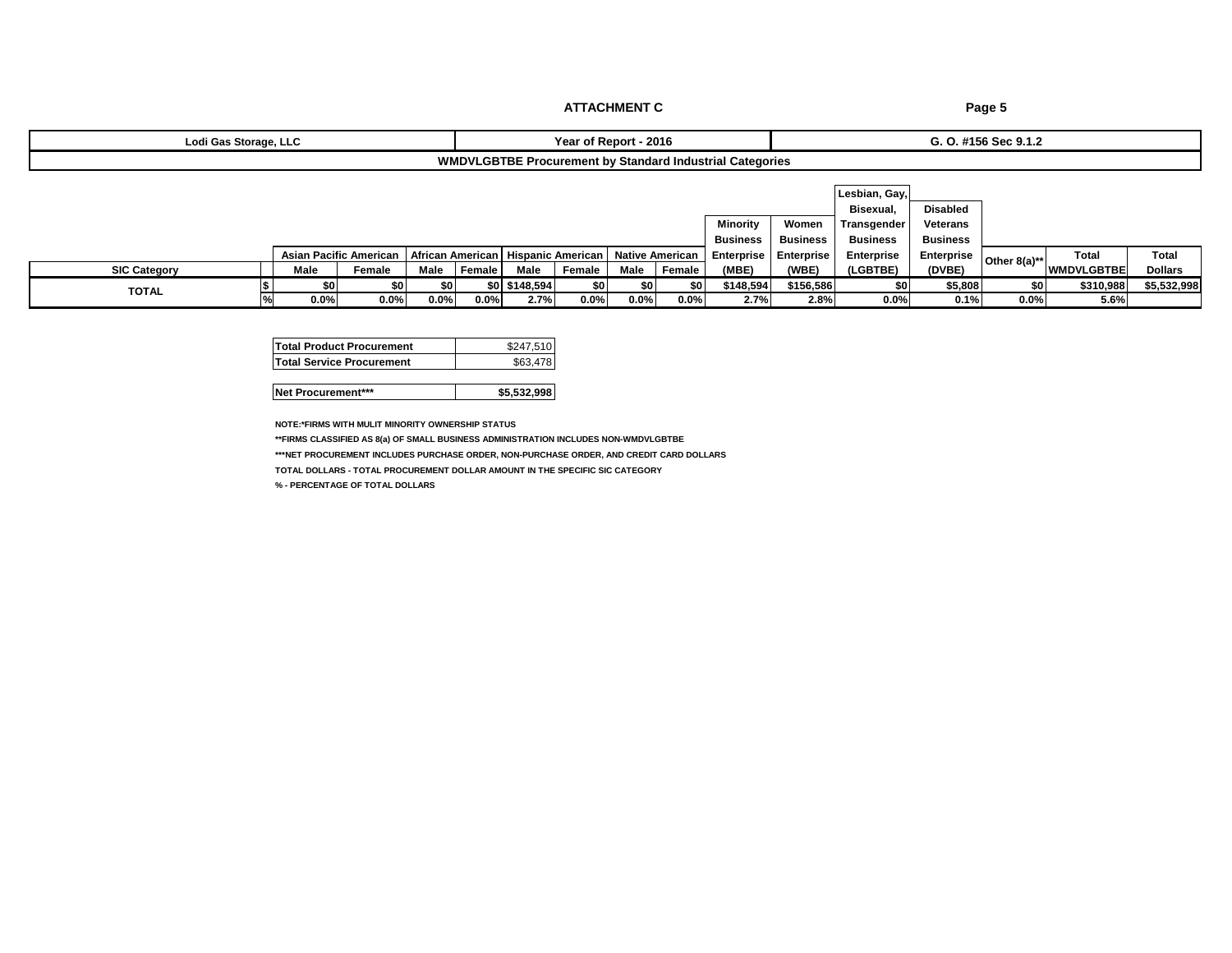**Year of Report - 2016 Lodi Gas Storage, LLC G. O. #156 Sec 9.1.2 (D.11-05-019 & D.06-11-028)**

#### **Number of WMDVLGBTBE Suppliers and Revenue Reported to the Clearinghouse**

|                    |            |            |               |                                |                | Data on Number of Suppliers |            |            |                               |             |                |                    |
|--------------------|------------|------------|---------------|--------------------------------|----------------|-----------------------------|------------|------------|-------------------------------|-------------|----------------|--------------------|
|                    |            |            |               | <b>Revenue Reported to CHS</b> |                |                             |            |            | Utility-Specific 2016 Summary |             |                |                    |
| # WMDVLGBTBEs      | <b>MBE</b> | <b>WBE</b> | <b>LGBTBE</b> | <b>DVBE</b>                    | Other $8(a)^*$ | <b>Grand Total</b>          | <b>MBE</b> | <b>WBE</b> | <b>LGBTBE</b>                 | <b>DVBE</b> | Other $8(a)^*$ | <b>Grand Total</b> |
| Under \$1 million  |            |            |               |                                |                |                             |            |            |                               |             |                |                    |
| Under \$5 million  |            |            |               |                                |                |                             |            |            |                               |             |                |                    |
| Under \$10 million |            |            |               |                                |                |                             |            |            |                               |             |                |                    |
| Above \$10 million |            |            |               |                                |                |                             |            |            |                               |             |                |                    |
| <b>TOTAL</b>       |            |            |               |                                |                |                             |            |            |                               |             |                |                    |

|                       | <b>Revenue and Payment Data</b> |  |               |               |                                |                |                    |            |                            |                               |             |                          |  |                    |
|-----------------------|---------------------------------|--|---------------|---------------|--------------------------------|----------------|--------------------|------------|----------------------------|-------------------------------|-------------|--------------------------|--|--------------------|
|                       |                                 |  |               |               | <b>Revenue Reported to CHS</b> |                |                    |            |                            | Utility-Specific 2016 Summary |             |                          |  |                    |
| <b>WMDVLGBTBE \$M</b> | <b>MBE</b>                      |  | <b>WBE</b>    | <b>LGBTBE</b> | <b>DVBE</b>                    | Other $8(a)^*$ | <b>Grand Total</b> | <b>MBE</b> | <b>WBE</b>                 | <b>LGBTBE</b>                 | <b>DVBE</b> | Other $8(a)^*$           |  | <b>Grand Total</b> |
| Under \$1 million     |                                 |  |               |               |                                |                |                    |            | 3,582.80                   |                               | 5,808.08    |                          |  | 9,390.88           |
| Under \$5 million     |                                 |  | .145.225      |               |                                |                | 7.145.225          |            | 127,852.06                 |                               |             |                          |  | 127,852.06         |
| Under \$10 million    |                                 |  |               |               |                                |                |                    |            |                            |                               |             |                          |  |                    |
| Above \$10 million    | 52,100,500                      |  | 51,029,398    |               |                                |                | 103,129,898        | 148,594.05 | 25,151.17                  |                               |             |                          |  | 173,745.22         |
| <b>TOTAL</b> \$       | 52,100,500 \$                   |  | 58,174,623 \$ |               |                                |                | 110,275,123        |            | 148,594.05 \$156,586.03 \$ |                               | 5,808.08 \$ | $\overline{\phantom{a}}$ |  | 310,988.16         |

**NOTE: \* FIRMS CLASSIFIED AS 8(a) OF SMALL BUSINESS ADMINISTRATION INCLUDES NON-WMDVLGBTBE**

**CHS: SUPPLIER CLEARINGHOUSE**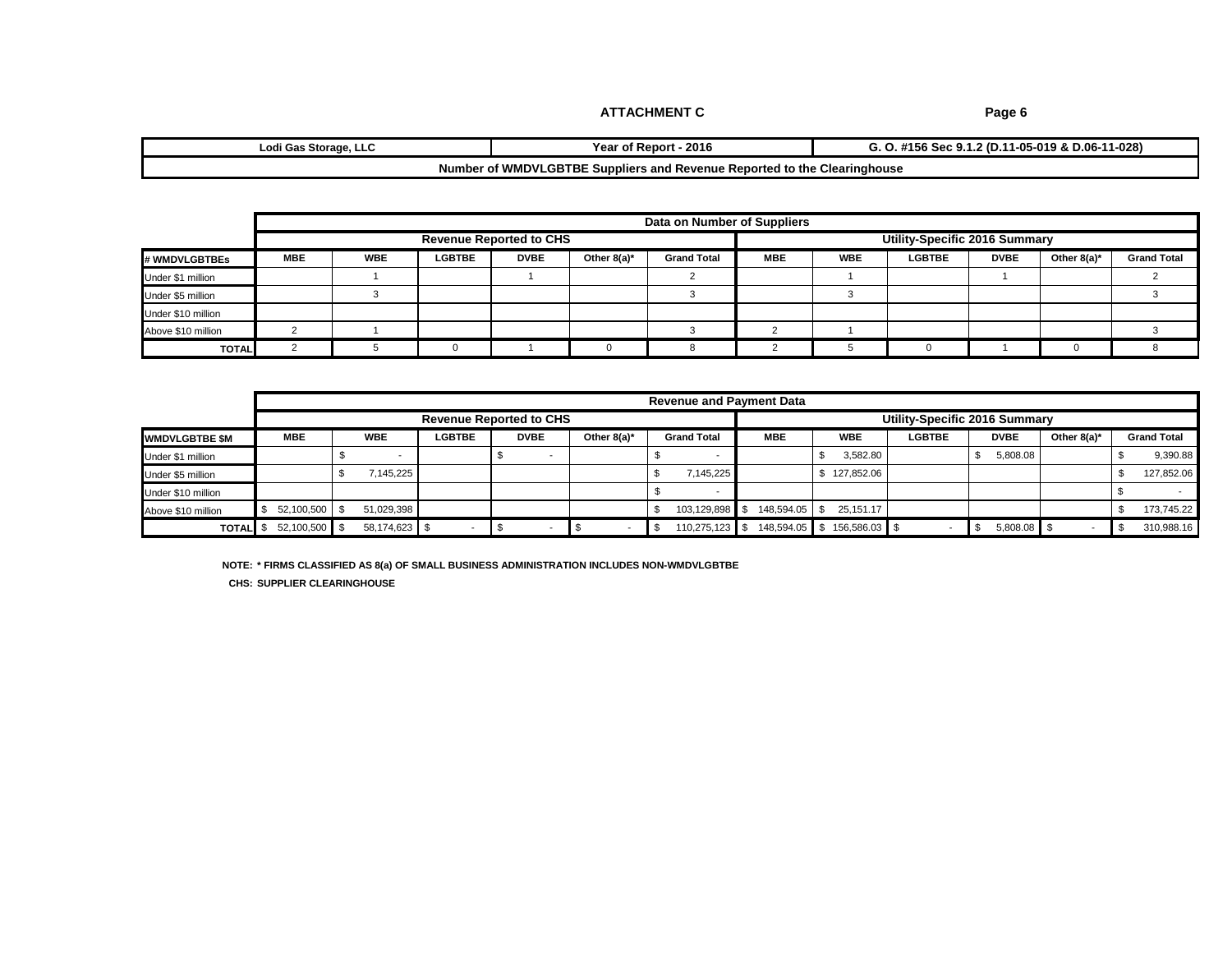| Lodi Gas Storage, LLC | Year of Report - 2016                                 | G.O. #156 Sec. 9.1.2 |
|-----------------------|-------------------------------------------------------|----------------------|
|                       | Description of WMDVLGBTBEs with CA Majority Workforce |                      |

Out of the eight (8) diverse vendors included by Lodi Gas Storage, LLC in this report, it is the understanding of Lodi Gas Storage that all eight vendors have a majority of their workforce working in California.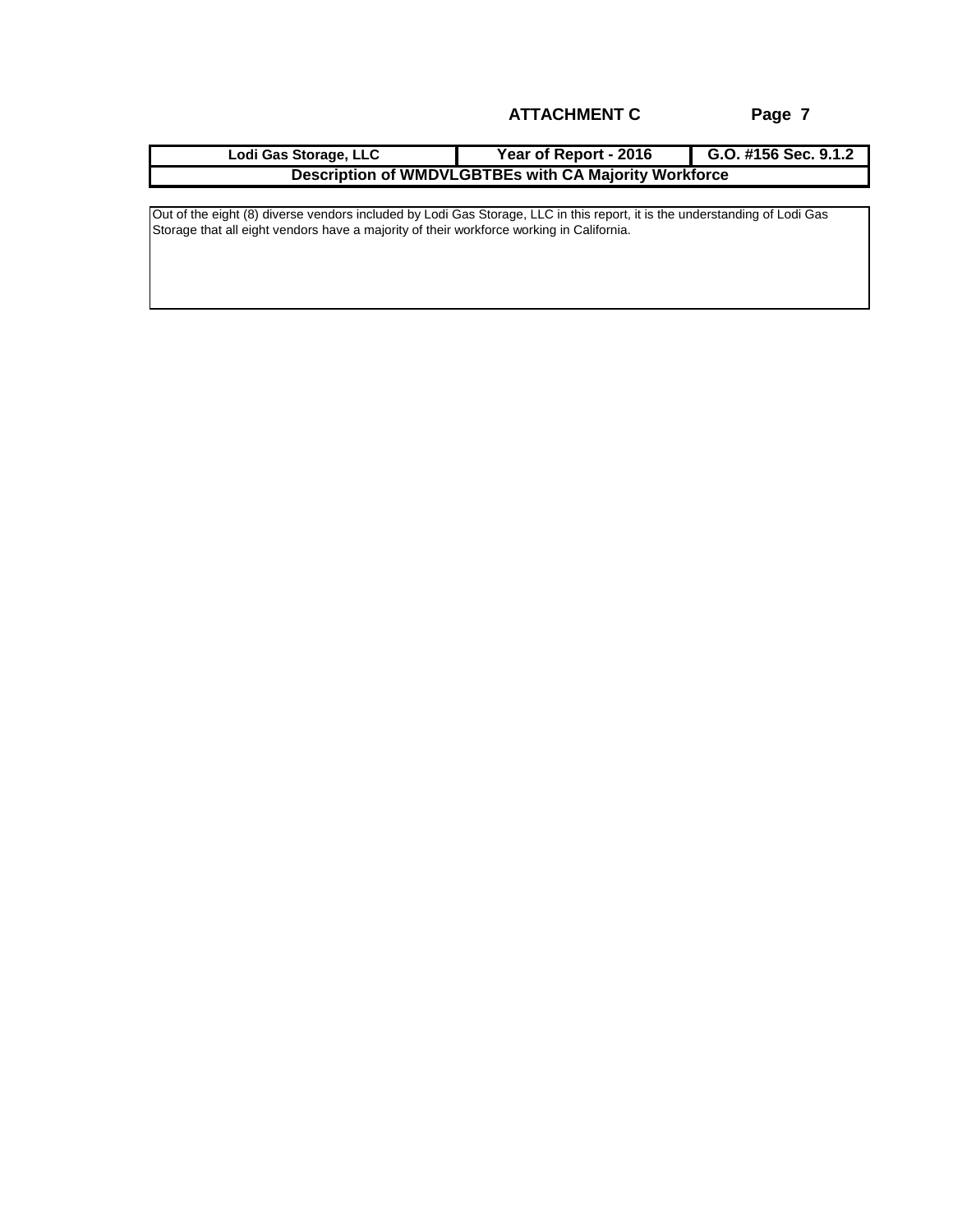| Lodi Gas Storage, LLC | Year of Report - 2016              | G.O. #156 Sec. 9.1.3 |
|-----------------------|------------------------------------|----------------------|
|                       | <b>WMDVLGBTBE Program Expenses</b> |                      |

| <b>Expense Category</b>   | Year (Actual) |
|---------------------------|---------------|
| Wages                     | \$2,750       |
| Other Employee Expenses   | \$450         |
| Program Expenses          | \$500         |
| <b>Reporting Expenses</b> | SC.           |
| Training                  | \$0           |
| Consultants               | \$0           |
| Other                     | \$0           |
| TOTAL                     |               |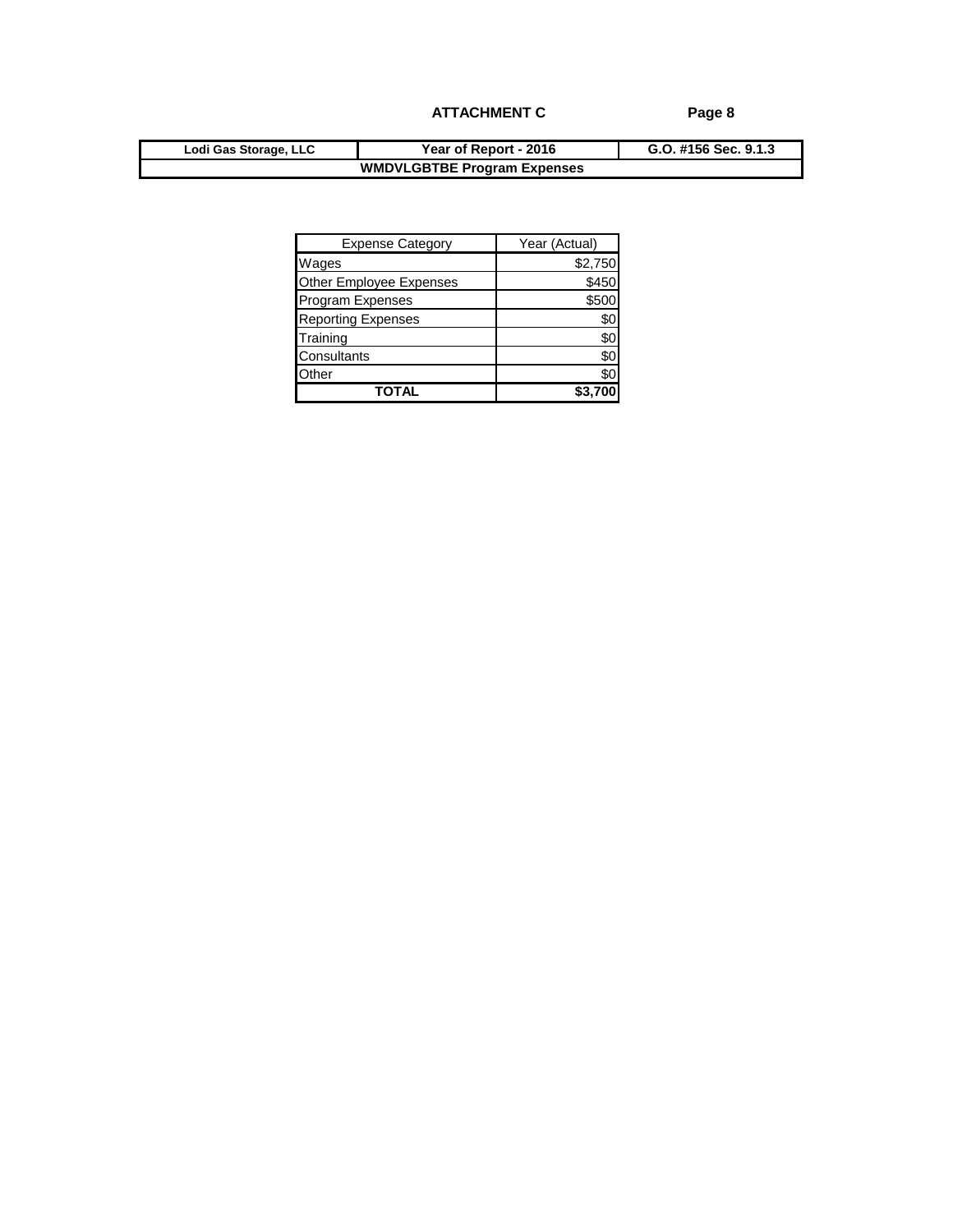#### **Year of Report - 2016 G.O. #156 Sec. 9.1.4 Lodi Gas Storage, LLC Description of Progress in Meeting or Exceeding Set Goals**

| Line           | A description of progress in meeting or exceeding set goals and an explanation of any circumstances that may have caused the utility to fall |                                         |        |  |
|----------------|----------------------------------------------------------------------------------------------------------------------------------------------|-----------------------------------------|--------|--|
| No.            | short of its goals.                                                                                                                          |                                         |        |  |
| $\mathbf{1}$   |                                                                                                                                              |                                         |        |  |
| 2              | Category                                                                                                                                     | Current Year Results Current Year Goals |        |  |
| 3              | Minority Men                                                                                                                                 | 2.686%                                  | 2.000% |  |
| $\overline{4}$ | Minority Women                                                                                                                               | 0.000%                                  | 1.500% |  |
| 5              | Minority Business Enterprise (MBE)                                                                                                           | 2.686%                                  | 3.500% |  |
| 6              | Women Business Enterprise (WBE)                                                                                                              | 2.830%                                  | 2.500% |  |
| $\overline{7}$ | Subtotal Women, Minority Business<br>Enterprise (WMBE)                                                                                       | 0.000%                                  | 6.000% |  |
|                | Service Disabled Veteran Business<br>Enterprise (DVBE)                                                                                       | 0.10%                                   | 1.500% |  |
|                | Lesbian, Gay, Bisexual or Transgender<br>Individual-owned Business Enterprise                                                                |                                         |        |  |
| 8              | (LGBTBE)                                                                                                                                     | 0.000%                                  | 0.000% |  |
| 8              | <b>Total WMDVLGBTBE</b>                                                                                                                      | 5.621%                                  | 7.500% |  |
| 9              |                                                                                                                                              |                                         |        |  |
| 10             | As LGS is a small company involved in a business with very specific technical needs (underground gas storage), there are few vendors which   |                                         |        |  |
| 11             | have the necessary expertise that qualify under the WMDVLGBTBE requirements. LGS has endeavored to seek out WMDVLGBTBE                       |                                         |        |  |
| 12             | qualified businesses to provide services as they have been needed.                                                                           |                                         |        |  |
| 13             |                                                                                                                                              |                                         |        |  |
| 14             |                                                                                                                                              |                                         |        |  |
| 15             |                                                                                                                                              |                                         |        |  |
| 16             |                                                                                                                                              |                                         |        |  |
| 17             |                                                                                                                                              |                                         |        |  |
| 18             |                                                                                                                                              |                                         |        |  |
| 19             |                                                                                                                                              |                                         |        |  |
| 20             |                                                                                                                                              |                                         |        |  |
| 21             |                                                                                                                                              |                                         |        |  |
| 22             |                                                                                                                                              |                                         |        |  |
| 23             |                                                                                                                                              |                                         |        |  |
| 24             |                                                                                                                                              |                                         |        |  |
| 25             |                                                                                                                                              |                                         |        |  |
| 26             |                                                                                                                                              |                                         |        |  |
| 27             |                                                                                                                                              |                                         |        |  |
| 28             |                                                                                                                                              |                                         |        |  |
| 29             |                                                                                                                                              |                                         |        |  |
| 30<br>31       |                                                                                                                                              |                                         |        |  |
| 32             |                                                                                                                                              |                                         |        |  |
|                |                                                                                                                                              |                                         |        |  |
| 33<br>34       |                                                                                                                                              |                                         |        |  |
| 35             |                                                                                                                                              |                                         |        |  |
|                |                                                                                                                                              |                                         |        |  |
| 36<br>37       |                                                                                                                                              |                                         |        |  |
| 38             |                                                                                                                                              |                                         |        |  |
| 39             |                                                                                                                                              |                                         |        |  |
| 40             |                                                                                                                                              |                                         |        |  |
| 41             |                                                                                                                                              |                                         |        |  |
| 42             |                                                                                                                                              |                                         |        |  |
| 43             |                                                                                                                                              |                                         |        |  |
| 44             |                                                                                                                                              |                                         |        |  |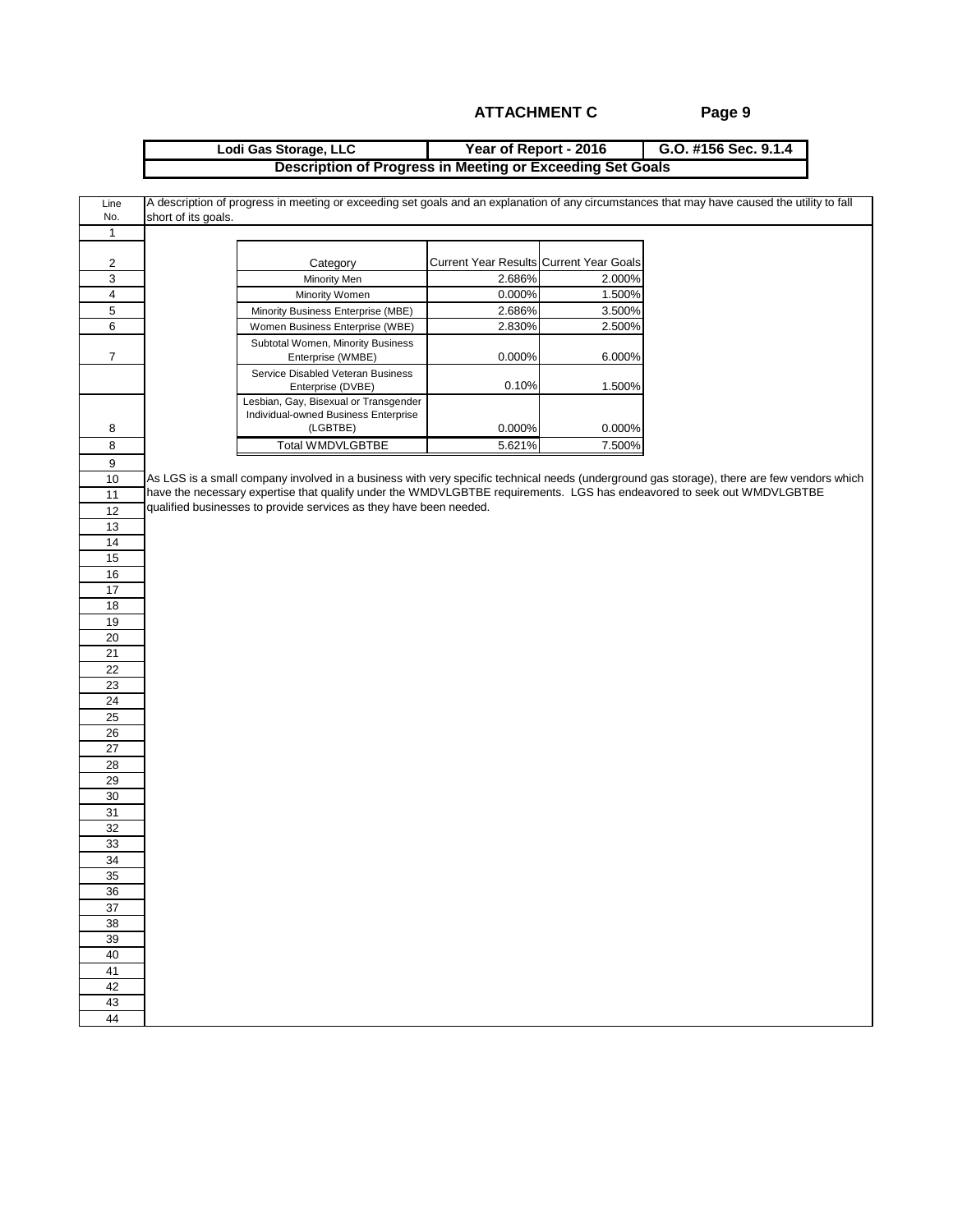**G.O. #156 Sec. 9.1.4 Lodi Gas Storage, LLC Year of Report - 2016**

## **WMDVLGBTBE Results and Goals**

| Category                                                                      | 2016 Results | 2016 Goals |
|-------------------------------------------------------------------------------|--------------|------------|
| <b>Minority Men</b>                                                           | 2.69%        | 2.00%      |
| <b>Minority Women</b>                                                         | $0.00\%$     | 1.50%      |
| <b>Minority Business Enterprise</b><br>(MBE)                                  | 2.69%        | 3.50%      |
| <b>Women Business Enterprise</b><br>(WBE)                                     | 2.83%        | 2.50%      |
| Lesbian, Gay, Bisexual,<br><b>Transgender Business Enterprise</b><br>(LGBTBE) | 0.00%        | $0.00\%$   |
| <b>Disabled Veteran Business</b><br>(DVBE)                                    | 0.10%        | 1.50%      |
| <b>TOTAL WMDVLGBTBE</b>                                                       | 5.62%        | 7.50%      |

**% - PERCENTAGE OF NET PROCUREMENT**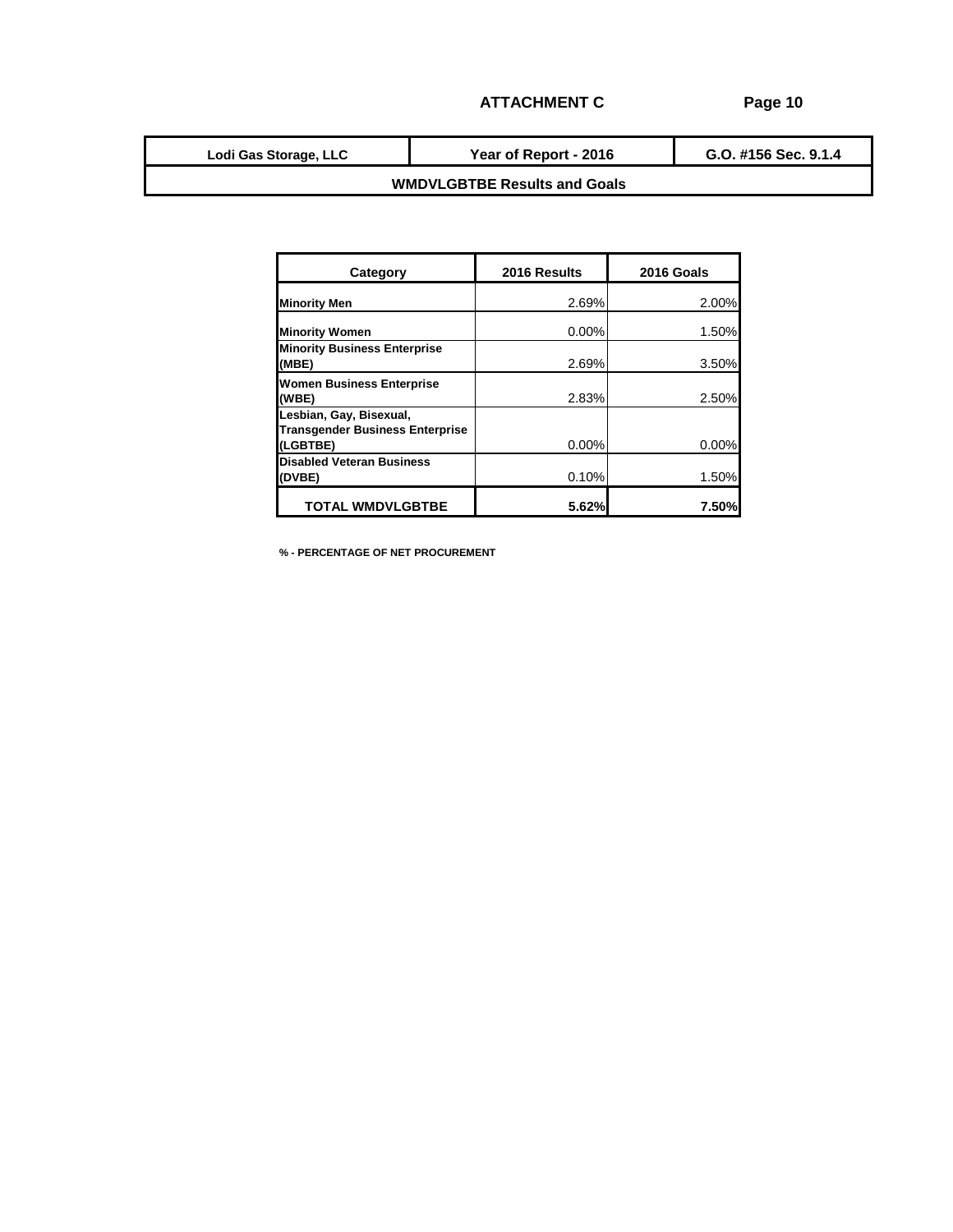| Lodi Gas Storage, LLC                                                           | <b>Year of Report - 2016</b> | G.O. #156 Sec. 9.1.5 |
|---------------------------------------------------------------------------------|------------------------------|----------------------|
| <b>Description of Prime Contractor Utilization of WMDVLGBTBE Subcontractors</b> |                              |                      |

Lodi Gas Storage, LLC's vendor selection policy states, "It is the policy of Lodi Gas Storage, LLC (LGS) that women, minority, disabled veteran and/or lesbian, gay, bisexual or transgender individual-owned business enterprises (WMDVLGBTBE) shall have the maximum practicable opportunity to participate in the performance of contracts. Furthermore, this policy shall not be used to exclude qualified non-WMDVLGBTBE's from participating in LGS contracting."

In addition to supplying each contractor from whom LGS accepted bids for construction or construction related services with a copy of this policy, LGS encouraged the prospective contractors to consider including WMDVLGBTBE firms in their subcontracting practices.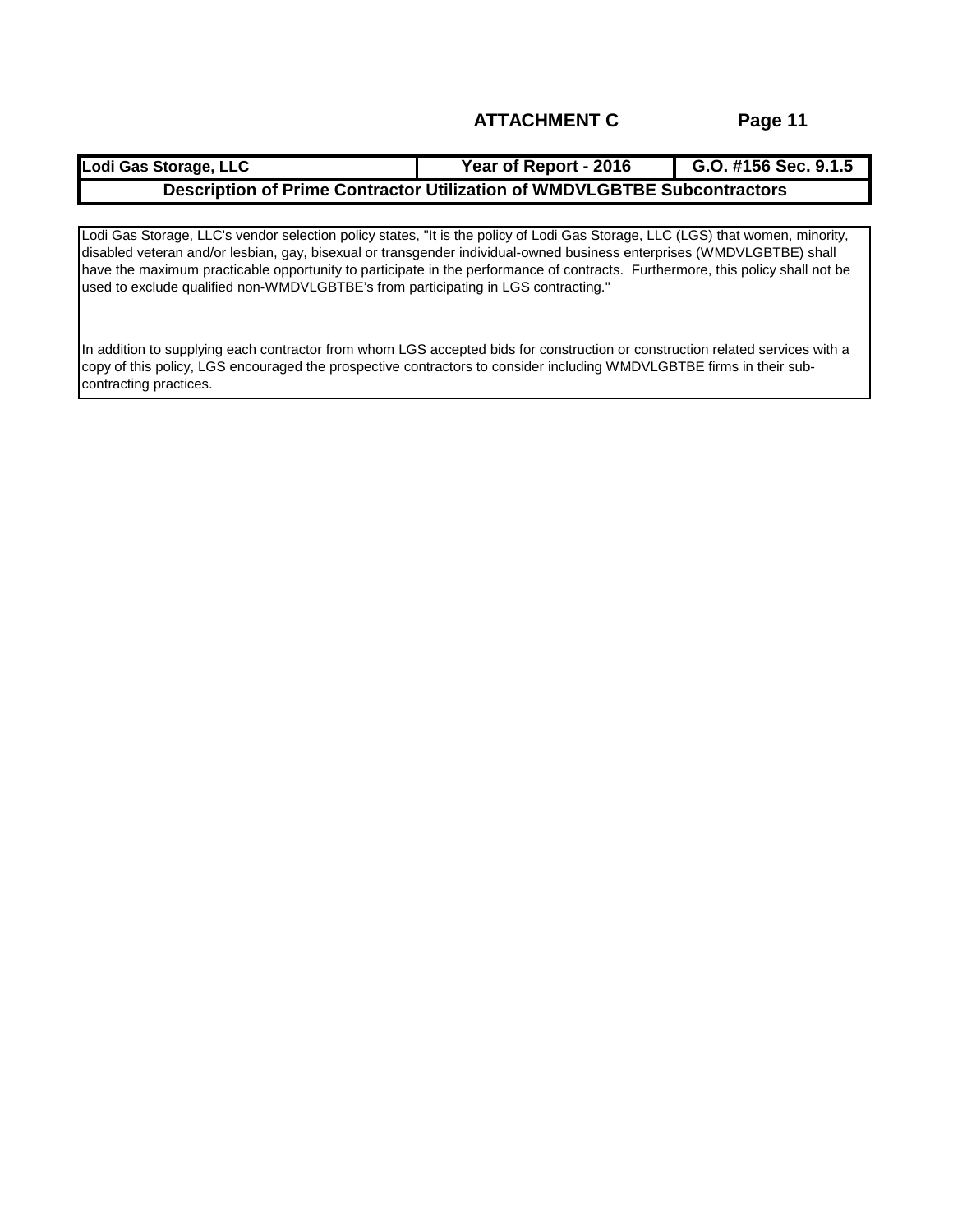**Page 12**

| Lodi Gas Storage, LLC                                                       | Year Annual Report - 2016 | G.O. #156 Sec. 9.1.5 |  |  |
|-----------------------------------------------------------------------------|---------------------------|----------------------|--|--|
| <b>Summary of Prime Contractor Utilization of WMDVLGBTBE Subcontractors</b> |                           |                      |  |  |

|                          | <b>Minority</b><br>Male | <b>Minority</b><br>Female | <b>Minority</b><br><b>Business</b><br><b>Enterprise</b><br>(MBE) | Women<br><b>Business</b><br><b>Enterprise</b><br>(WBE) | Lesbian, Gay,<br>Bisexual,<br><b>Transgender</b><br><b>Business</b><br><b>Enterprise</b><br>(LGBTBE) | <b>Disabled</b><br><b>Veterans</b><br><b>Business</b><br><b>Enterprise</b><br>(DVBE) | Other $8(a)^*$ | <b>TOTAL</b><br><b>WMDVLGBTBE</b> |
|--------------------------|-------------------------|---------------------------|------------------------------------------------------------------|--------------------------------------------------------|------------------------------------------------------------------------------------------------------|--------------------------------------------------------------------------------------|----------------|-----------------------------------|
| Direct \$                | \$148,594               | \$0                       | \$148,594                                                        | \$156,586                                              | \$0                                                                                                  | \$5,808                                                                              | \$0            | \$310,988                         |
| <b>Subcontracting \$</b> | \$0                     | \$0                       | \$0                                                              | \$0                                                    | \$0                                                                                                  | \$0                                                                                  | \$0            | \$0                               |
| Total \$                 | \$148,594               | \$0                       | \$148,594                                                        | \$156,586                                              | \$0                                                                                                  | \$5,808                                                                              | \$0]           | \$310,988                         |

| Direct %                | $2.69\%$ | $0.00\%$ | 2.69%    | 2.83%    | $0.00\%$ | $J.10\%$ | $0.00\%$ | 5.62%    |
|-------------------------|----------|----------|----------|----------|----------|----------|----------|----------|
| <b>Subcontracting %</b> | 0.00%    | $0.00\%$ | $0.00\%$ | $0.00\%$ | $0.00\%$ | $0.00\%$ | 0.00%    | $0.00\%$ |
| Total %                 | 2.69%    | 0.00%    | 2.69%    | 2.83%    | 0.00%    | 0.10%    | 0.00%    | 5.62%    |

| <b>INet Procurement**</b> | \$5.532.998 |
|---------------------------|-------------|
|---------------------------|-------------|

**NOTE: \*FIRMS CLASSIFIED AS 8(a) OF SMALL BUSINESS ADMINISTRATION INCLUDES NON-WMDVLGBTBE**

**\*\*NET PROCUREMENT INCLUDES PURCHASE ORDER, NON-PURCHASE ORDER, AND CREDIT CARD DOLLARS**

**% - PERCENTAGE OF NET PROCUREMENT**

**Direct - DIRECT PROCUREMENT**

**Sub - SUBCONTRACTOR PROCUREMENT**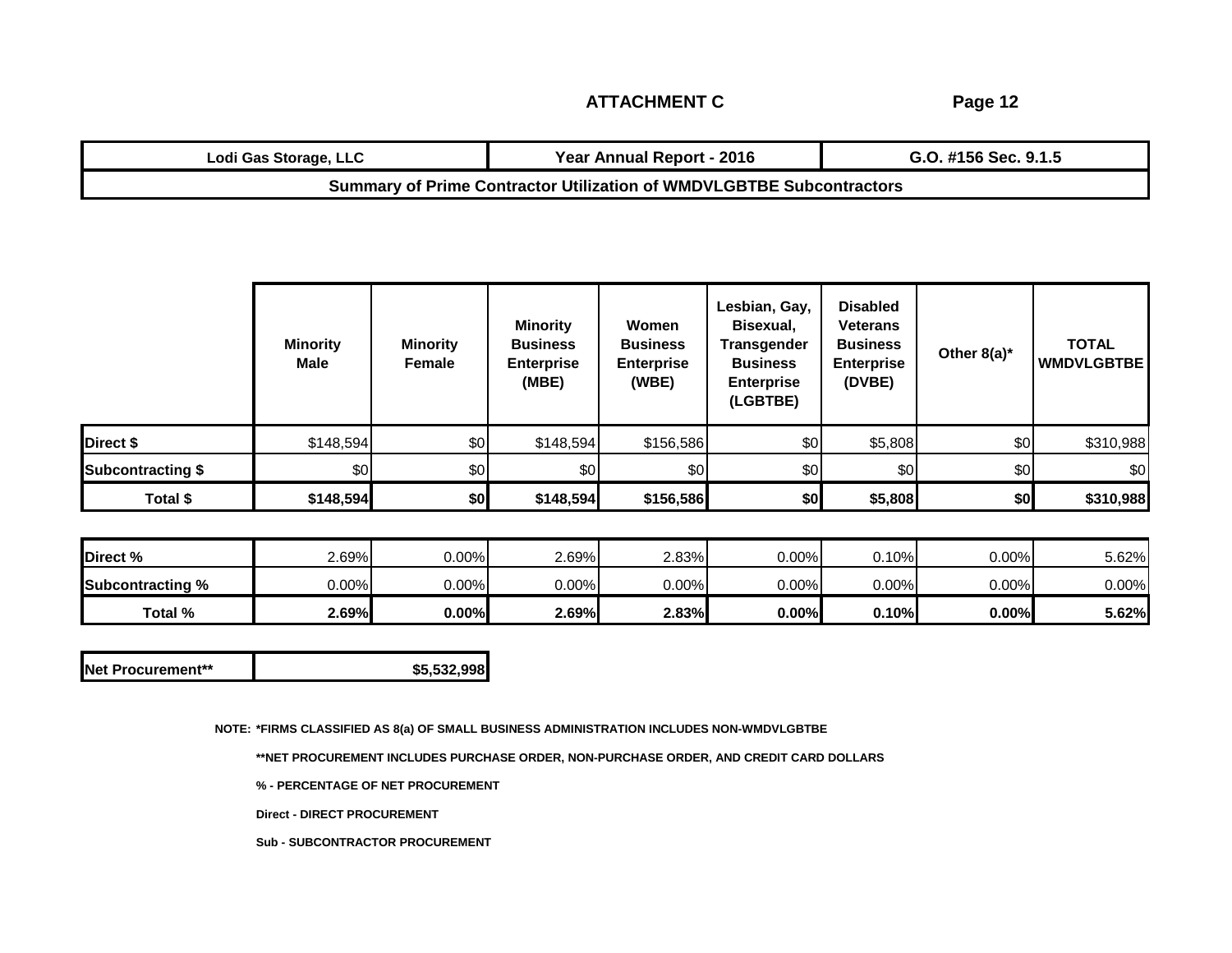|                              | Year of Report - 2016<br>Lodi Gas Storage, LLC<br>G.O. #156 Sec. 9.1.6                                                                           |
|------------------------------|--------------------------------------------------------------------------------------------------------------------------------------------------|
|                              | A List of WMDVLGBTBE Complaints Received and Current Status                                                                                      |
|                              |                                                                                                                                                  |
|                              | Line   A list of WMDVLGBTBE complaints received during the past year, accompanied by a brief description of the nature of each complaint and its |
| No.                          | resolution or current status.                                                                                                                    |
| $\overline{1}$               | LGS received no complaints during the last year.                                                                                                 |
| $\sqrt{2}$                   |                                                                                                                                                  |
| $\mathbf 3$                  |                                                                                                                                                  |
| $\overline{4}$<br>$\sqrt{5}$ |                                                                                                                                                  |
| $\,6$                        |                                                                                                                                                  |
| $\overline{7}$               |                                                                                                                                                  |
| $\bf 8$                      |                                                                                                                                                  |
| $\overline{9}$               |                                                                                                                                                  |
| $10$                         |                                                                                                                                                  |
| $11$                         |                                                                                                                                                  |
| 12                           |                                                                                                                                                  |
| $13\,$                       |                                                                                                                                                  |
| $14\,$                       |                                                                                                                                                  |
| $15\,$<br>$16\,$             |                                                                                                                                                  |
| $17$                         |                                                                                                                                                  |
| 18                           |                                                                                                                                                  |
| $19\,$                       |                                                                                                                                                  |
| 20                           |                                                                                                                                                  |
| 21                           |                                                                                                                                                  |
| 22                           |                                                                                                                                                  |
| 23                           |                                                                                                                                                  |
| 24                           |                                                                                                                                                  |
| 25<br>26                     |                                                                                                                                                  |
| $27\,$                       |                                                                                                                                                  |
| 28                           |                                                                                                                                                  |
| $29\,$                       |                                                                                                                                                  |
| $30\,$                       |                                                                                                                                                  |
| 31                           |                                                                                                                                                  |
| 32                           |                                                                                                                                                  |
| $33\,$                       |                                                                                                                                                  |
| $34\,$                       |                                                                                                                                                  |
| 35                           |                                                                                                                                                  |
| 36<br>37                     |                                                                                                                                                  |
| 38                           |                                                                                                                                                  |
| 39                           |                                                                                                                                                  |
| 40                           |                                                                                                                                                  |
| ${\bf 41}$                   |                                                                                                                                                  |
| 42                           |                                                                                                                                                  |
| 43                           |                                                                                                                                                  |
| 44<br>45                     |                                                                                                                                                  |
| 46                           |                                                                                                                                                  |
| 47                           |                                                                                                                                                  |
| 48                           |                                                                                                                                                  |
| 49                           |                                                                                                                                                  |
| 50                           |                                                                                                                                                  |
| 51                           |                                                                                                                                                  |
| 52                           |                                                                                                                                                  |
| 53                           |                                                                                                                                                  |
|                              |                                                                                                                                                  |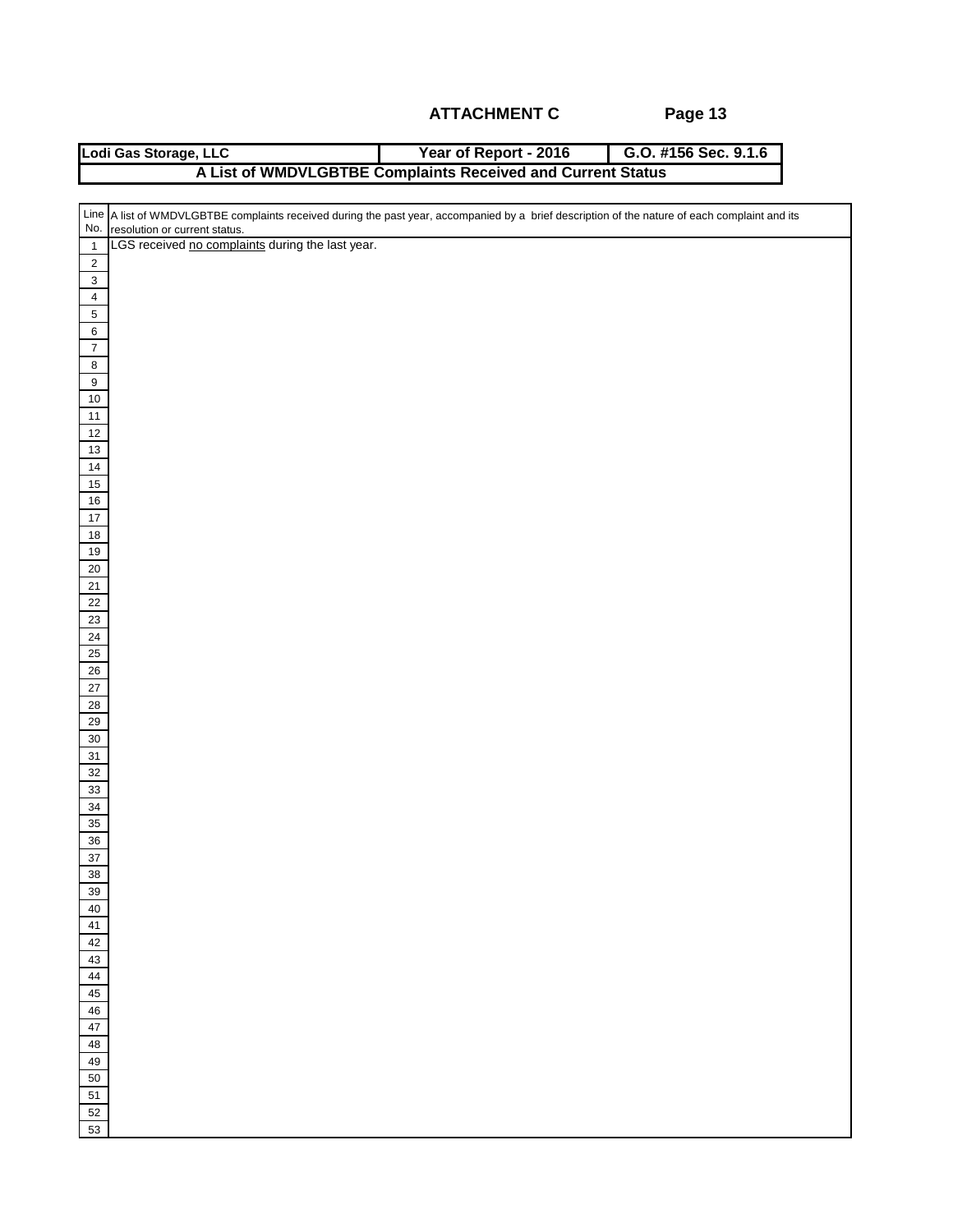| Lodi Gas Storage, LLC                                                                | Year of Report - 2016 | G.O. #156 Sec. 9.1.7 |  |  |
|--------------------------------------------------------------------------------------|-----------------------|----------------------|--|--|
| Description of Efforts to Recruit WMDVLGBTBE Suppliers in Low Utilization Categories |                       |                      |  |  |

Lodi Gas Storage, LLC's vendor selection policy states, "It is the policy of Lodi Gas Storage, LLC (LGS) that women, minority, disabled veteran and/or lesbian, gay, bisexual or transgender individual-owned business enterprises (WMDVLGBTBE) shall have the maximum practicable opportunity to participate in the performance of contracts. Furthermore, this policy shall not be used to exclude qualified non-WMDVLGBTBE's from participating in LGS contracting."

In addition to supplying each contractor from whom LGS accepted bids for construction or construction related services with a copy of this policy, LGS encouraged the prospective contractors to consider including WMDVLGBTBE firms in their sub-contracting practices.

LGS participated in the CPUC/Frontier Fresno Small Business Expo on Tuesday, October 4, 2016. The event included: a panel discussion on how to do business with utilities; one-on-one meetings with procurement representatives from utility companies, local/state agencies, and others; a vendor/resource fair; and workshops.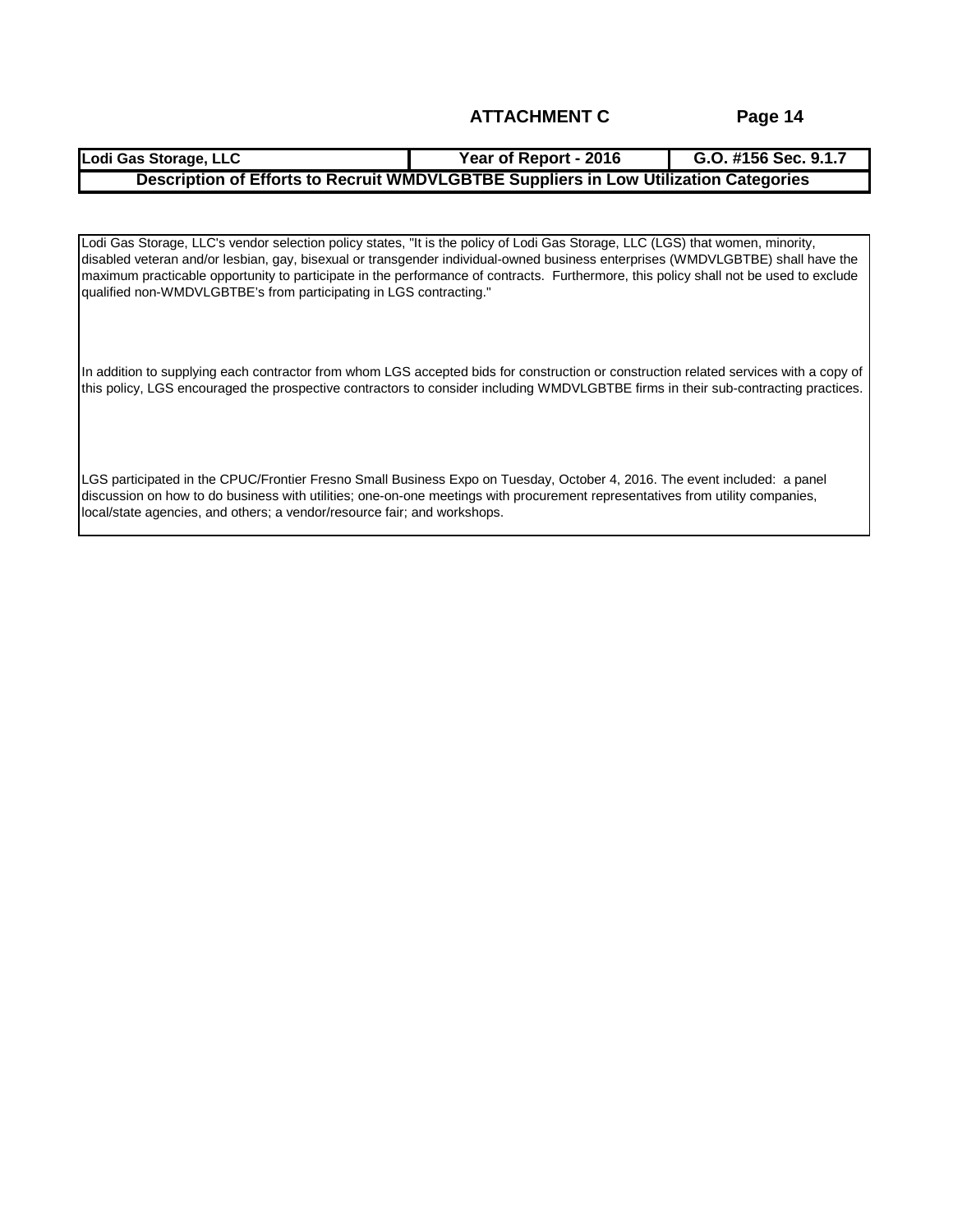| Lodi Gas Storage, LLC              | Year of Report - 2016 | G.O. #156 Sec. 9.1.11 |  |  |  |
|------------------------------------|-----------------------|-----------------------|--|--|--|
| <b>WMDVLGBTBE Fuel Procurement</b> |                       |                       |  |  |  |

N/A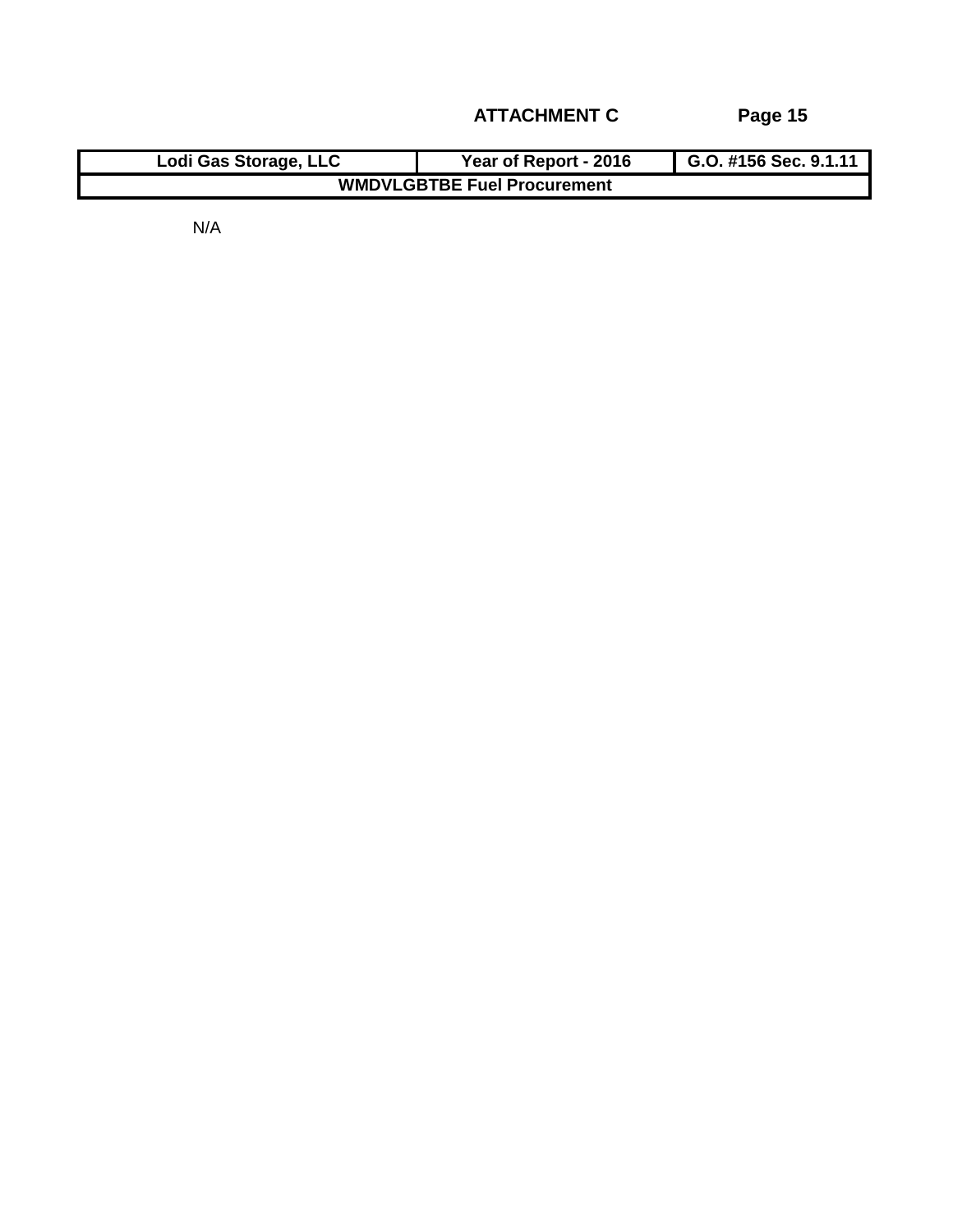**Products 35 - Industrial machinery and equipment** 0.25% 0.25% 0.15% 0.15% 0.80% 0.50% 0.50% 0.30% 0.30% 1.60% 0.75% 0.75% 0.60% 0.60% 2.70% **36 - Electrical and electronic equipment** 0.25% 0.25% 0.15% 0.15% 0.80% 0.50% 0.50% 0.30% 0.30% 1.60% 0.75% 0.75% 0.60% 0.60% 2.70% **Subtotal** - - - - - - - - - - - - - - - **Short-Term 2017 Mid-Term 2020 Long-Term 2022 WMDVLGBTBE Disabled Veterans Business Enterprise (DVBE) Lesbian, Gay, Bisexual, Transgender Business Enterprise (LGBTBE) Lodi Gas Storage, LLC WMDVLGBTBE Annual SHORT, MID, AND LONG-TERM Goals by Product and Service Category Year of Report - 2016 G.O. #156 Sec. 10.1.1 Lesbian, Gay, Bisexual, Transgender Business Enterprise (LGBTBE) Disabled Veterans Business Enterprise (DVBE) WMDVLGBTBE Minority Business Enterprise (MBE) WMDVLGBTBE Disabled Veterans Business Enterprise (DVBE) Women Business Enterprise (WBE) Minority Business Enterprise (MBE) Women Business Enterprise (WBE) Lesbian, Gay, Bisexual, Transgender Business Enterprise (LGBTBE) Women Business Enterprise (WBE) Minority Business Enterprise (MBE)**

| <b>Services</b>                          | <b>Minority</b><br><b>Business</b><br>Enterprise<br>(MBE) | Women<br><b>Business</b><br>Enterprise<br>(WBE) | Lesbian, Gay,<br>Bisexual,<br>Transgender<br><b>Business</b><br>Enterprise<br>(LGBTBE) | <b>Disabled</b><br>Veterans<br><b>Business</b><br>Enterprise<br>(DVBE) | <b>WMDVLGBTBE</b> | <b>Minority</b><br><b>Business</b><br>Enterprise<br>(MBE) | Women<br><b>Business</b><br>Enterprise<br>(WBE) | Lesbian, Gay,<br>Bisexual,<br>Transgender<br><b>Business</b><br>Enterprise<br>(LGBTBE) | <b>Disabled</b><br>Veterans<br><b>Business</b><br>Enterprise<br>(DVBE) | <b>WMDVLGBTBE</b> | Minority<br><b>Business</b><br>Enterprise<br>(MBE) | Women<br><b>Business</b><br>Enterprise<br>(WBE) | Lesbian, Gay,<br>Bisexual,<br>Transgender<br><b>Business</b><br>Enterprise<br>(LGBTBE) | <b>Disabled</b><br>Veterans<br><b>Business</b><br>Enterprise<br>(DVBE) | WMDVLGBTBE |
|------------------------------------------|-----------------------------------------------------------|-------------------------------------------------|----------------------------------------------------------------------------------------|------------------------------------------------------------------------|-------------------|-----------------------------------------------------------|-------------------------------------------------|----------------------------------------------------------------------------------------|------------------------------------------------------------------------|-------------------|----------------------------------------------------|-------------------------------------------------|----------------------------------------------------------------------------------------|------------------------------------------------------------------------|------------|
| 87 - Engineering and management services | 0.50%                                                     | 0.50%                                           | 0.30%                                                                                  | 0.30%                                                                  | 1.60%             | 0.75%                                                     | 0.75%                                           | 0.60%                                                                                  | 0.60%                                                                  | 2.70%             | 1.00%                                              | 1.00%                                           | 0.90%                                                                                  | 0.90%                                                                  | 3.80%      |
|                                          |                                                           |                                                 |                                                                                        |                                                                        |                   |                                                           |                                                 |                                                                                        |                                                                        |                   |                                                    |                                                 |                                                                                        |                                                                        |            |
|                                          |                                                           |                                                 |                                                                                        |                                                                        |                   |                                                           |                                                 |                                                                                        |                                                                        |                   |                                                    |                                                 |                                                                                        |                                                                        |            |
|                                          |                                                           |                                                 |                                                                                        |                                                                        |                   |                                                           |                                                 |                                                                                        |                                                                        |                   |                                                    |                                                 |                                                                                        |                                                                        |            |
|                                          |                                                           |                                                 |                                                                                        |                                                                        |                   |                                                           |                                                 |                                                                                        |                                                                        |                   |                                                    |                                                 |                                                                                        |                                                                        |            |
|                                          |                                                           |                                                 |                                                                                        |                                                                        |                   |                                                           |                                                 |                                                                                        |                                                                        |                   |                                                    |                                                 |                                                                                        |                                                                        |            |
|                                          |                                                           |                                                 |                                                                                        |                                                                        |                   |                                                           |                                                 |                                                                                        |                                                                        |                   |                                                    |                                                 |                                                                                        |                                                                        |            |
|                                          |                                                           |                                                 |                                                                                        |                                                                        |                   |                                                           |                                                 |                                                                                        |                                                                        |                   |                                                    |                                                 |                                                                                        |                                                                        |            |
|                                          |                                                           |                                                 |                                                                                        |                                                                        |                   |                                                           |                                                 |                                                                                        |                                                                        |                   |                                                    |                                                 |                                                                                        |                                                                        |            |
|                                          |                                                           |                                                 |                                                                                        |                                                                        |                   |                                                           |                                                 |                                                                                        |                                                                        |                   |                                                    |                                                 |                                                                                        |                                                                        |            |
| Subtotal                                 | . .                                                       |                                                 | . .                                                                                    | $\overline{\phantom{a}}$                                               |                   | $\sim$                                                    | $\overline{\phantom{a}}$                        |                                                                                        | $\overline{\phantom{a}}$                                               | . .               | $\overline{\phantom{a}}$                           | . .                                             |                                                                                        | $\sim$                                                                 | $\sim$     |
|                                          |                                                           |                                                 |                                                                                        |                                                                        |                   |                                                           |                                                 |                                                                                        |                                                                        |                   |                                                    |                                                 |                                                                                        |                                                                        |            |
| <b>TOTAL</b>                             |                                                           |                                                 |                                                                                        |                                                                        | $\sim$            | $\sim$                                                    |                                                 |                                                                                        |                                                                        |                   |                                                    | $\sim$                                          |                                                                                        | $\overline{\phantom{a}}$                                               | $\sim$     |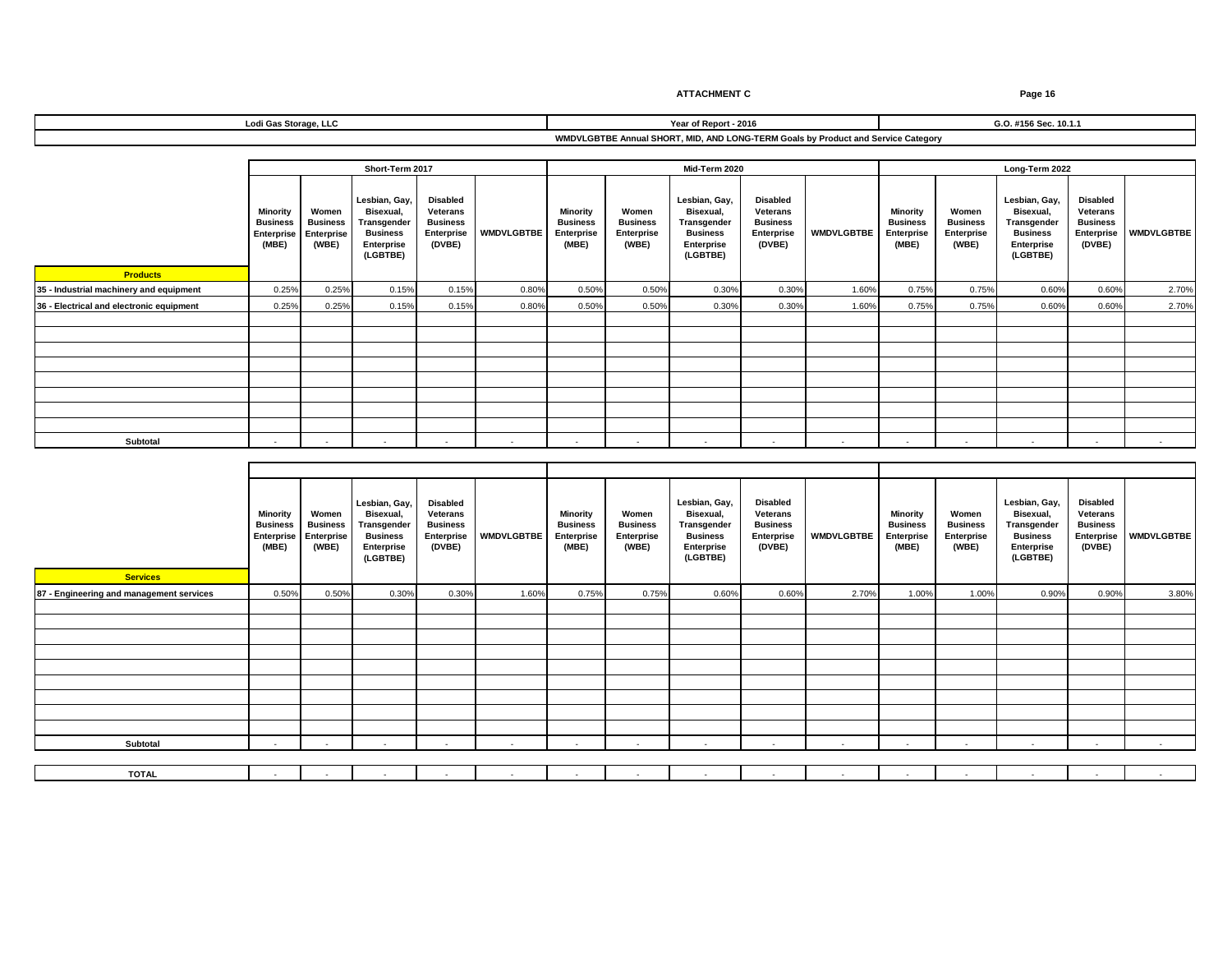| Lodi Gas Storage, LLC                                                           | Year of Report - 2016 | G.O. #156 Sec. $10.1.2$ |  |  |  |
|---------------------------------------------------------------------------------|-----------------------|-------------------------|--|--|--|
| Description of WMDVLGBTBE Planned Program Activities for the Next Calendar Year |                       |                         |  |  |  |

#### **Internal program activities**

Lodi Gas Storage, L.L.C. has only two operating facilities in California; the main storage site is in San Joaquin County; there is also one in Solano County. Procurement activites are extremely limited there, as the needs of the facility have moved more towards continued operating as opposed to expansion. The required nature of goods has also changed and allowed for increased WMDVLGBTBE percent use. The Gas Storage market tends to be volatile, and thus WMDVLGBTBE spending will also be based on customer demand for Gas Storage use. Due to the limited number of purchases that are made, the employment of a full time procurement specialist is not justified. The Operations Manager and Office Administrator will continue to work on due dilligence as far as making the local supply network aware of various materials and service opportunities.

#### **External program activities**

Lodi Gas Storage, L.L.C. has acquired and will continue its membership in Supplier Diversity trade associations in the Sacramento Valley area, such as the Sacramento Regional Business Partnership and the Sacramento Hispanic, Asian and Black Chambers of Commerce. Lodi Gas Storage, L.L.C. was a participant at the Small Business Enterprise Expo in Fresno, on October 4, 2016 and will continue in its efforts to participate in such events, and support other programs related to supplier diversity.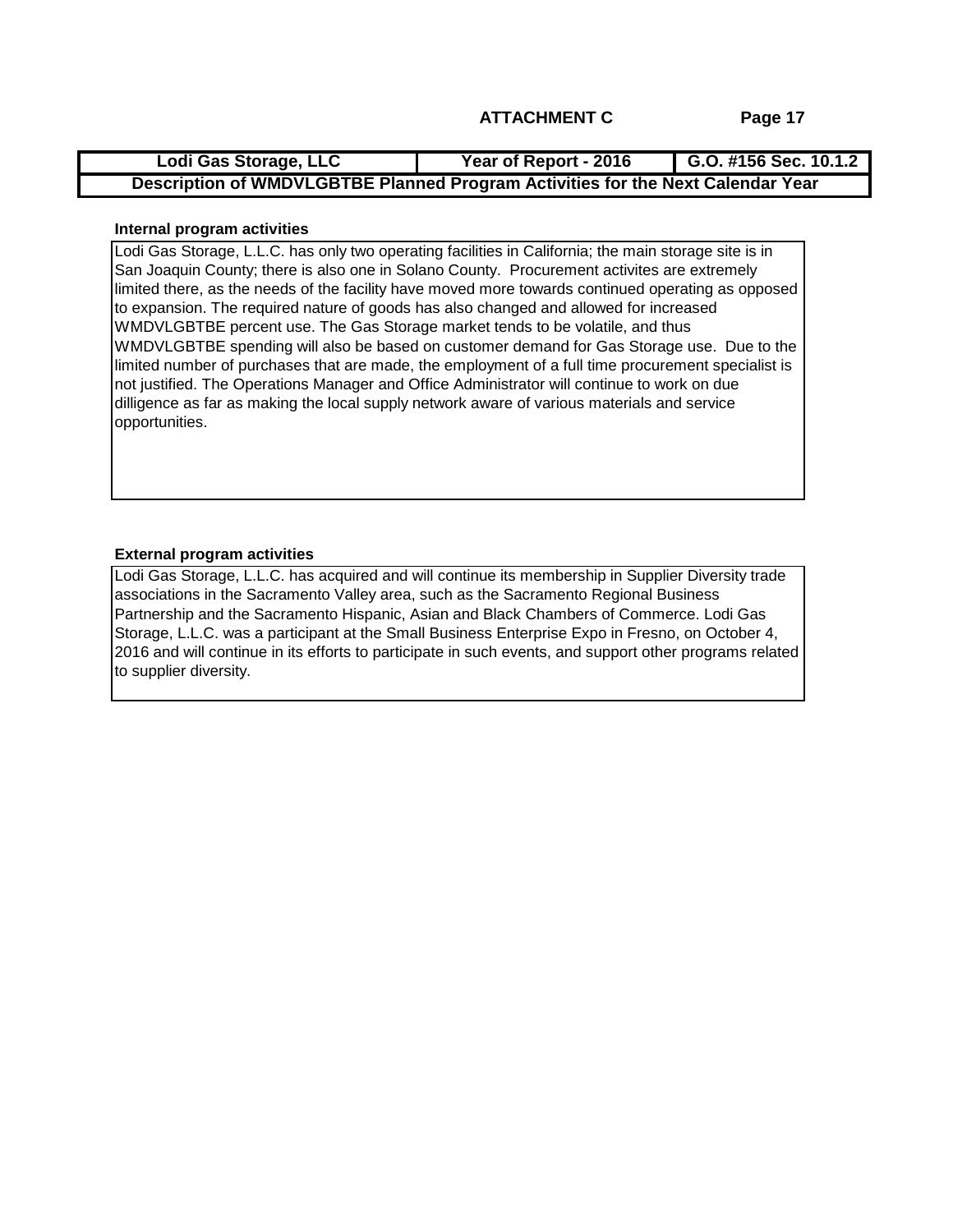| Lodi Gas Storage, LLC                                                     | Year of Report - 2016 | G.O. #156 Sec. 10.1.3 |  |  |  |
|---------------------------------------------------------------------------|-----------------------|-----------------------|--|--|--|
| <b>Plans for Recruiting WMDVLGBTBE Suppliers in Low Utilization Areas</b> |                       |                       |  |  |  |

Lodi Gas Storage, L.L.C. will continue to monitor expenditures in the subject categories where utilization of diverse suppliers' has been historically low. We will continue to monitor accounting reports in order to identify the magnitude of expenditures in these areas and determine if our efforts may have a tangible impact. Although we hope to take advantage of opportunities in these areas, it is our intent to focus our supplier diversity efforts where we can maximize our expenditures with verified suppliers regardless of category.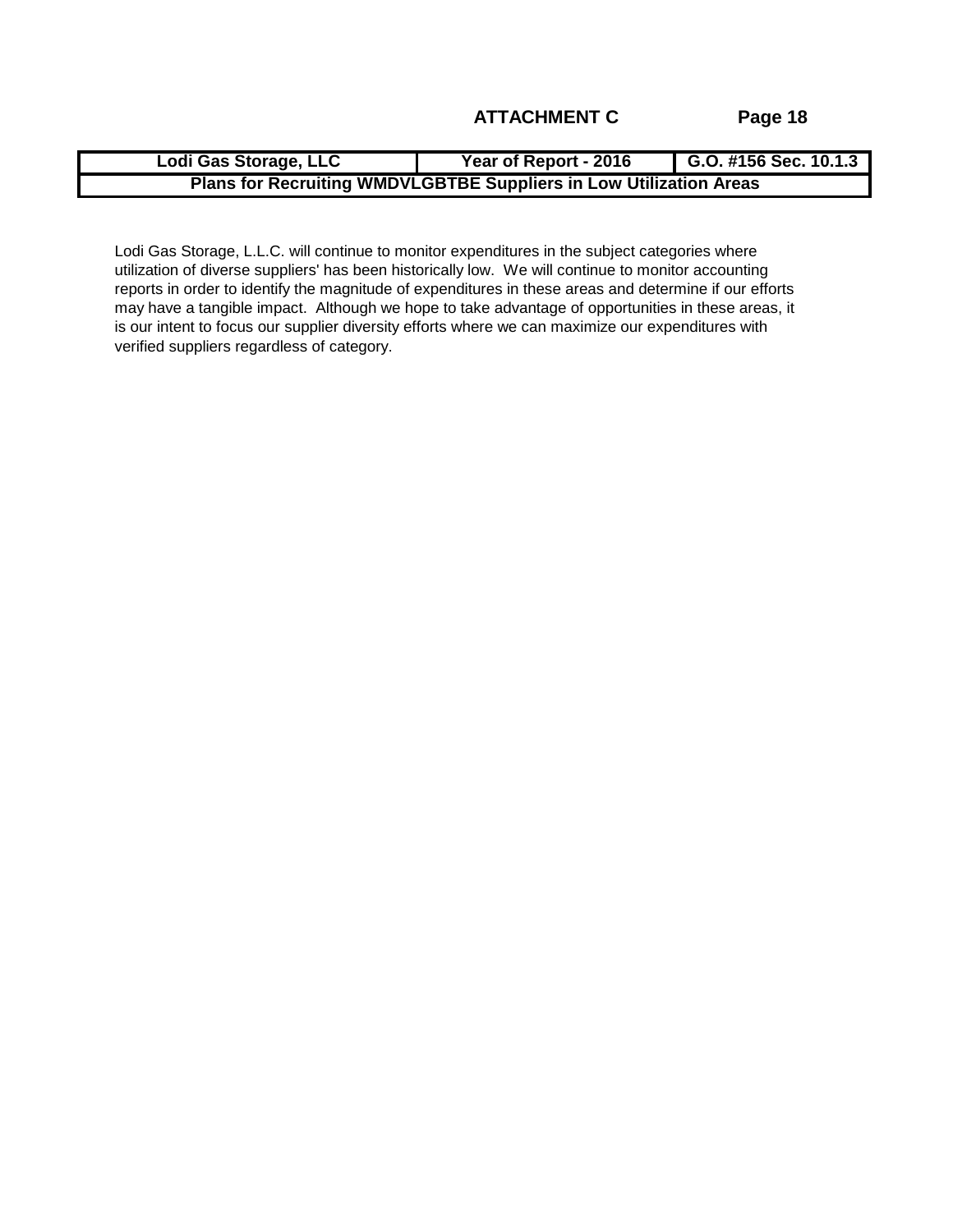| Lodi Gas Storage, LLC                                              | Year of Report - 2016 | G.O. #156 Sec. 10.1.4 |  |  |  |
|--------------------------------------------------------------------|-----------------------|-----------------------|--|--|--|
| <b>Plans for Recruiting WMDVLGBTBE Suppliers Where Unavailable</b> |                       |                       |  |  |  |

Lodi Gas Storage, L.L.C. will continue to monitor expenditures in the subject categories where utilization of diverse suppliers' has been historically low. We will continue to monitor accounting reports in order to identify the magnitude of expenditures in these areas and determine if our efforts may have a tangible impact. Although we hope to take advantage of opportunities in these areas, it is our intent to focus our supplier diversity efforts where we can maximize our expenditures with verified suppliers regardless of category.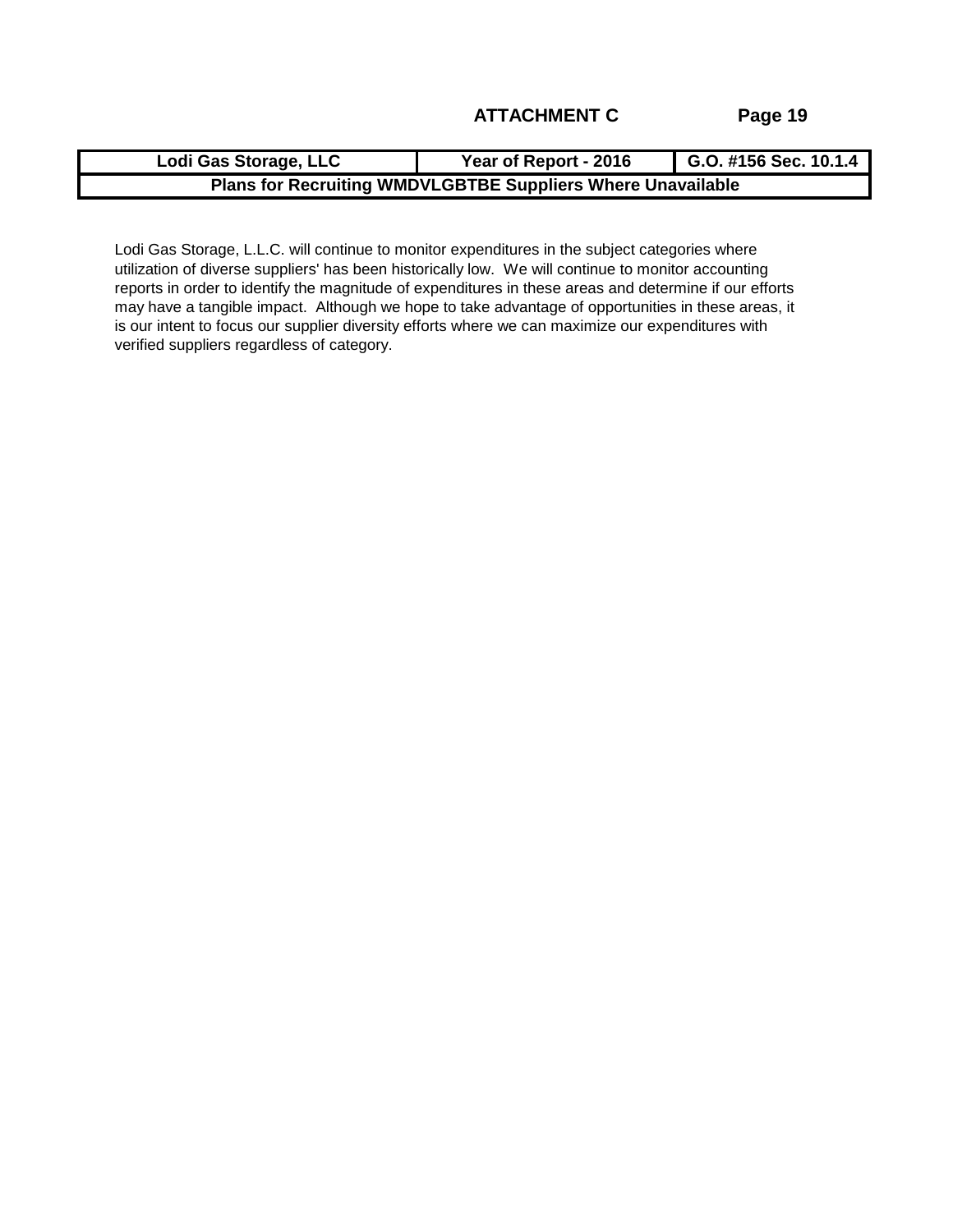| Lodi Gas Storage, LLC                                                              | Year of Report - 2016 | G.O. #156 Sec. 10.1.5 |  |  |  |
|------------------------------------------------------------------------------------|-----------------------|-----------------------|--|--|--|
| <b>Plans for Encouraging Prime Contractors to Subcontract WMDVLGBTBE Suppliers</b> |                       |                       |  |  |  |

Lodi Gas Storage, L.L.C. has supplied prime contractors with letters, to see if they are eligible for certification by directing them to the webpage in order for them to apply online, on the Supplier's Clearinghouse. Lodi Gas Storage, L.L.C. continues to encourage its prime suppliers and contractors to contact the Clearinghouse for a list of certified WMDVLGBTBE's not currently verified by the Clearinghouse. The program administrator will continue to assist plant personnel that have procurement authority to encourage prime contractors to include verified minority suppliers.